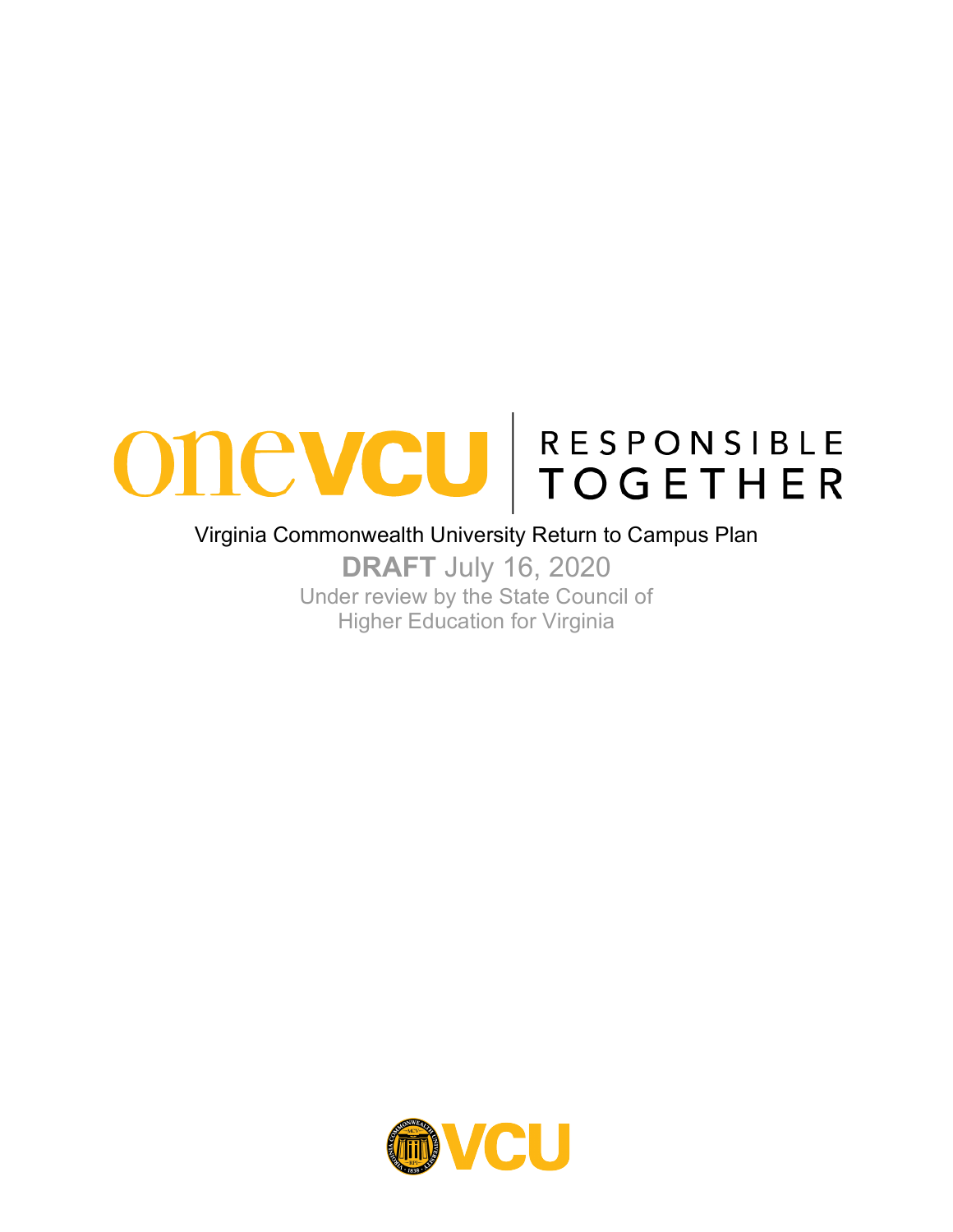# Table of Contents

| Overview                                                  |                  |  |
|-----------------------------------------------------------|------------------|--|
| Guiding principles                                        | 3<br>3<br>3<br>4 |  |
| <b>COVID-19 Response Team</b>                             |                  |  |
| Resources                                                 |                  |  |
| Responsibilities                                          | 4                |  |
| Academic calendar                                         | 5                |  |
| Phased return timeline                                    |                  |  |
| Safety protocols                                          | $\overline{7}$   |  |
| Daily health screening                                    | $\overline{7}$   |  |
| Facial coverings                                          | 8                |  |
| Cleaning and disinfecting procedures                      | 8                |  |
| Cleaning and disinfecting supplies                        | 9                |  |
| Public health testing, screening, monitoring and response | 9                |  |
| Public Health Response Team                               | 9                |  |
| Screening and testing procedures                          | 10               |  |
| Reporting process                                         | 11               |  |
| Contact tracing                                           | 11               |  |
| Quarantine and isolation                                  | 12               |  |
| Campus outbreak management                                | 13               |  |
| Monitoring and response                                   | 13               |  |
| Reducing campus activity                                  | 14               |  |
| Communications plan for dismissals/shutdowns              | 15               |  |
| <b>Collaboration with VCU Health</b>                      | 15               |  |
| Communications                                            |                  |  |
| The campus experience                                     |                  |  |
| Classes                                                   | 17               |  |
| Outside the classroom                                     | 17               |  |
| On-campus housing                                         | 18               |  |
| Dining                                                    | 18               |  |
| Student health                                            | 19               |  |
| Orientations                                              | 20               |  |
| International students                                    | 21               |  |
| Travel                                                    | 21               |  |
| Events                                                    | 22               |  |
| Psychological readiness training                          | 22               |  |
| The workplace                                             | 22               |  |
| Accommodations                                            |                  |  |
| For students                                              | 24               |  |
| For employees                                             | 24               |  |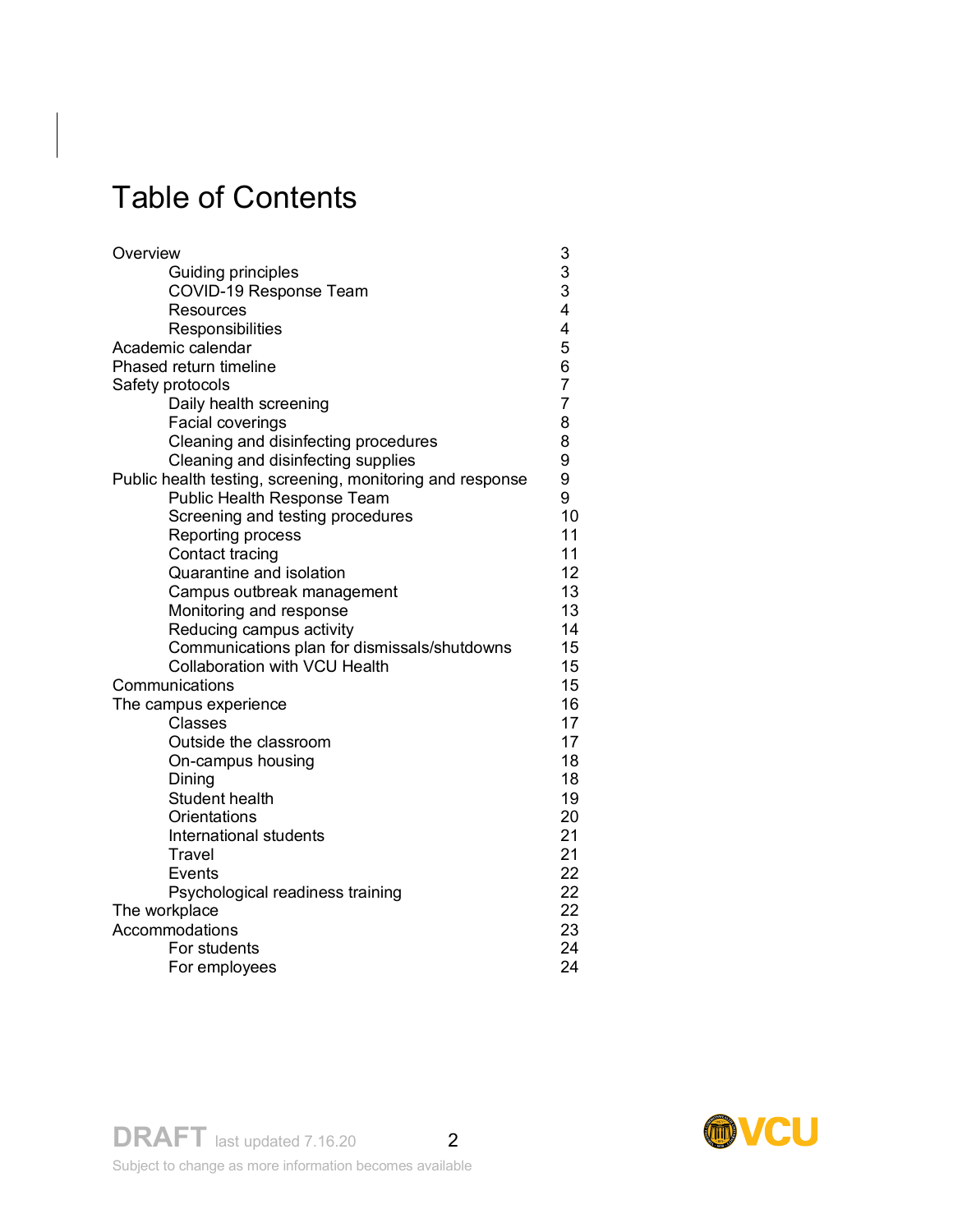# **Overview**

One VCU: Responsible Together is Virginia Commonwealth University's (VCU) plan for a measured, phased and agile return to campus. This plan establishes how we teach, interact and conduct daily life on campus, as well as multiple contingencies for how we will continue to carry out the mission of our university and academic medical center under various conditions. This plan was developed through collaboration between VCU and VCU Health System and will continue to be updated as additional information becomes available.

## Guiding principles

Our priority is safely executing the university's mission, which is the basis for the guidelines established for our return to campus:

- We will follow applicable CDC, state and VCU Health System guidance.
- We will evaluate and implement, where appropriate, personal protective equipment (PPE), face coverings, supplies, policies, procedures, education, screening, tracing and testing protocols to support a phased plan for our return.
- We will continue physical distancing practices.
- We will clean and sanitize facilities in line with CDC guidelines.
- We will support accommodations or provide flexibility for members of the VCU and Richmond community when applicable.
- We will be flexible to address new situations, including anticipated waves of COVID-19 and changes in requirements, guidelines and best practices.
- We will monitor the health of our community and respond promptly to any increase in infection rates consistent with the advice of medical and science professionals.

# COVID-19 Response Team

In response to the COVID-19 pandemic, VCU identified a response coordinator and deployed an Incident Coordination Team (ICT) consisting of university and health system leadership as well as health, safety, and science experts. The team and its various subcommittees meet regularly. The ICT allows for a collaborative and coordinated response and a decision-making structure to plan and address pressing needs. The following ICT structure is in place:

- COVID-19 Response Coordinator
- Executive Committee
- Subcommittee Chairs
	- Subcommittees:
		- Communications and Government Relations
		- VCU Health System Advisors
		- Safety and Health
		- Faculty and Staff HR, Employee Health Team
		- Research and Animals
		- Institutional Equity
		- Academic Affairs Teams
			- Student Services

**DRAFT** last updated 7.16.20 3 Subject to change as more information becomes available

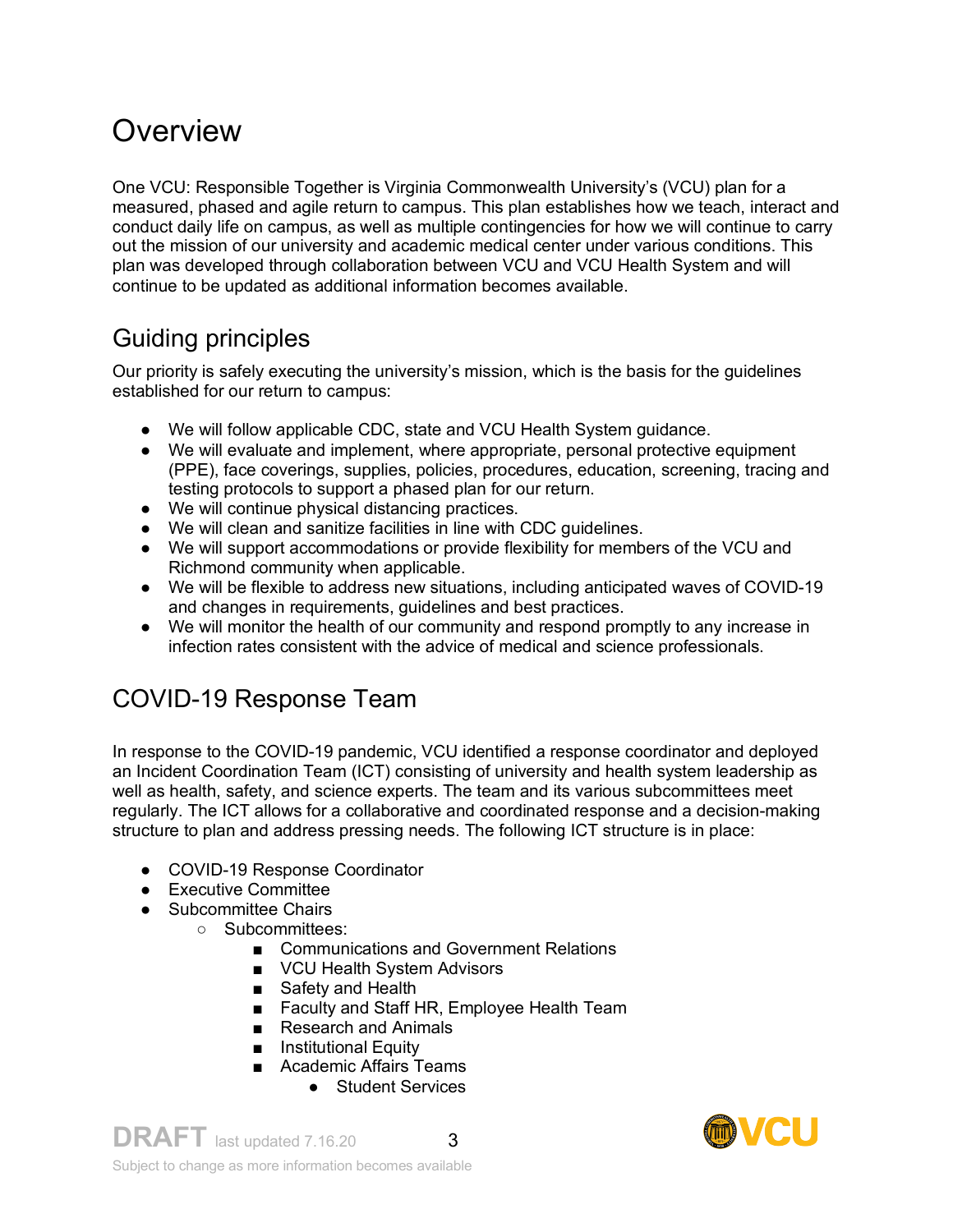- Instructional Continuity
- International
- Strategic Enrollment Management
- Community Engagement
- Communications

In addition to the Incident Coordination Team, a Public Health Response Team has been established to monitor health conditions across the university and make recommendations for the appropriate response.

The return to campus process for students and employees is also supported by other groups, including:

- HR professionals In collaboration with school/division leadership, each HR professional will complete a staffing plan identifying the status of each employee relative to return to campus. The ICT Executive Committee will monitor staffing plans and coordinate the availability of health and safety supplies for those returning to campus.
- Return-to-campus coordinators Return-to-campus coordinators will work with their deans/department heads/vice presidents, building managers and the staffing plan to coordinate the application of safety and health protocols and availability of supplies for those returning to campus.
- Building managers Building managers will assist with starter supply kit distribution, supply inventory and facility signage and readiness.

### Resources

Fostering the safety of our students and employees takes a team effort and each of us has a role to play. The university will provide the following resources to support the well-being of our community:

- Starter supply kits for on-campus students and employees that include washable cloth face coverings, hand sanitizer and disinfectant spray
- Facilities cleaned at an increased schedule with focus on high-touch surfaces in common areas
- Cleaning supplies in numerous locations
- Hands-free temperature screening stations in high-traffic areas
- Website and/or app for daily health monitoring reminders
- Required training for students, employees and managers
- Communications campaign and signage with a focus on responsibility of students and employees
- Guidance for managers and employees on telework, leave and resources

## **Responsibilities**

Before returning to campus, all students and employees (faculty and staff) will be required to complete a return-to-campus training so they have a better understanding of the steps being taken by the university to promote their health and safety, as well as an understanding of their expected contributions to the health, safety and success of the VCU community. Students and

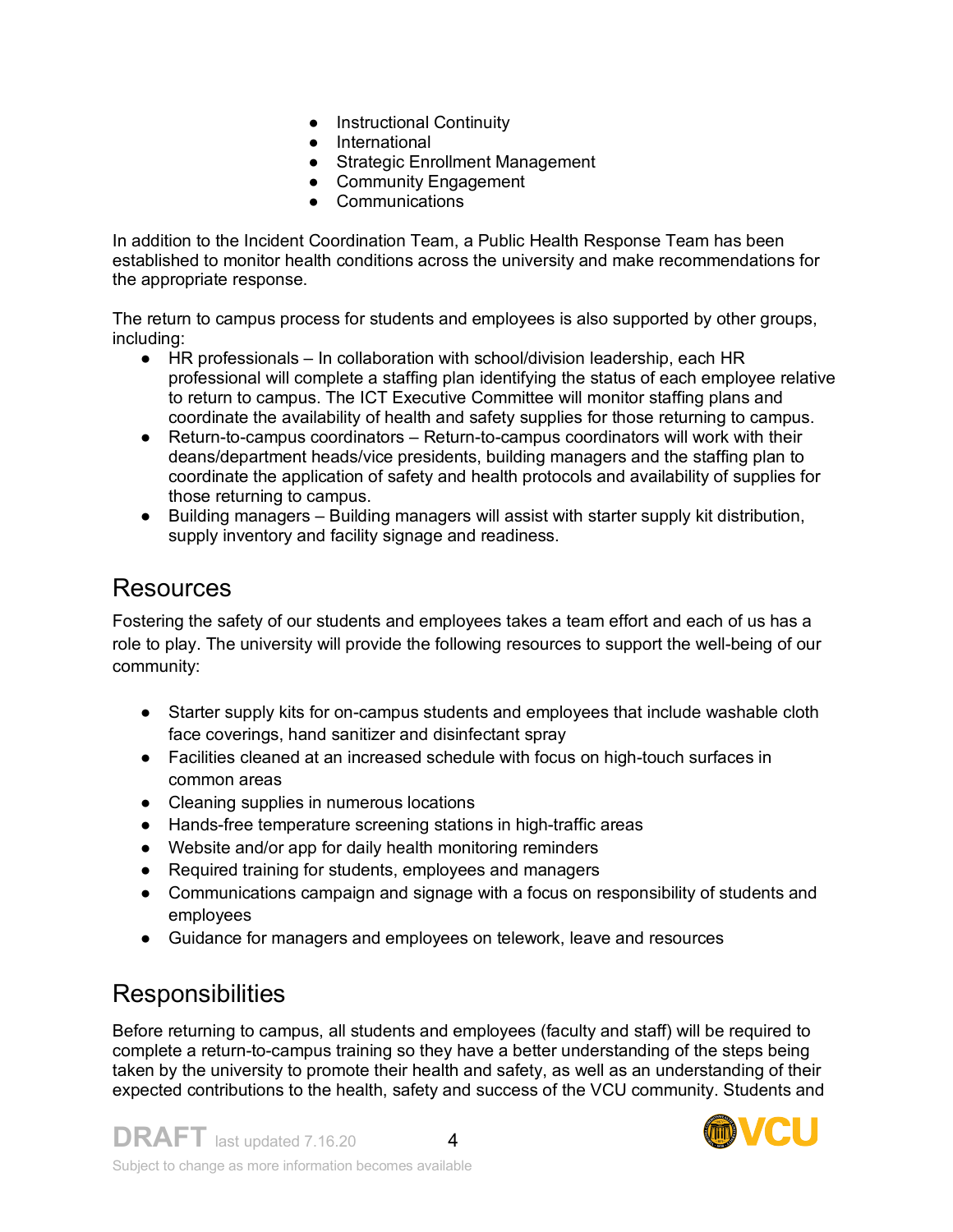employees will sign an attestation indicating training completion and a commitment to personal compliance with safety protocols. The topics covered in the training include the following:

- Maintaining physical distance, wearing face coverings and handwashing
- Holding the community mutually accountable to health guidelines
- Caring for others' health and well-being

In addition to completing the return-to-campus training and acknowledging the requirements and consequences, all students and employees are expected to:

- 1. Monitor health daily. Testing will occur according to protocols.
- 2. Wear a face covering or mask in common areas.
- 3. Abide by physical distance guidelines to all settings.
- 4. Clean and disinfect personal and shared spaces before and after use. Cleaning supplies will be available in numerous locations.
- 5. Report symptoms associated with COVID-19 to VCU Student Health Services or Employee Health. A call center hotline will be available later in the summer.

# The academic calendar

VCU's fall semester will now run from Aug. 17 to Nov. 24, with no fall break or reading days included. Final exams will be conducted remotely after the Thanksgiving holiday — from Nov. 30 to Dec. 4 for those on the MCV Campus, and from Nov. 30 to Dec. 7 for Monroe Park Campus students. Note: VCU health sciences and other students may be returning after Thanksgiving to resume their clinical placements and similar activities to which they are committed. Residence halls will remain open for students completing remote academic activities.

These changes, based on recommendations from public health experts, are designed to reduce the amount of travel to and from campus, and to help avoid the height of flu season.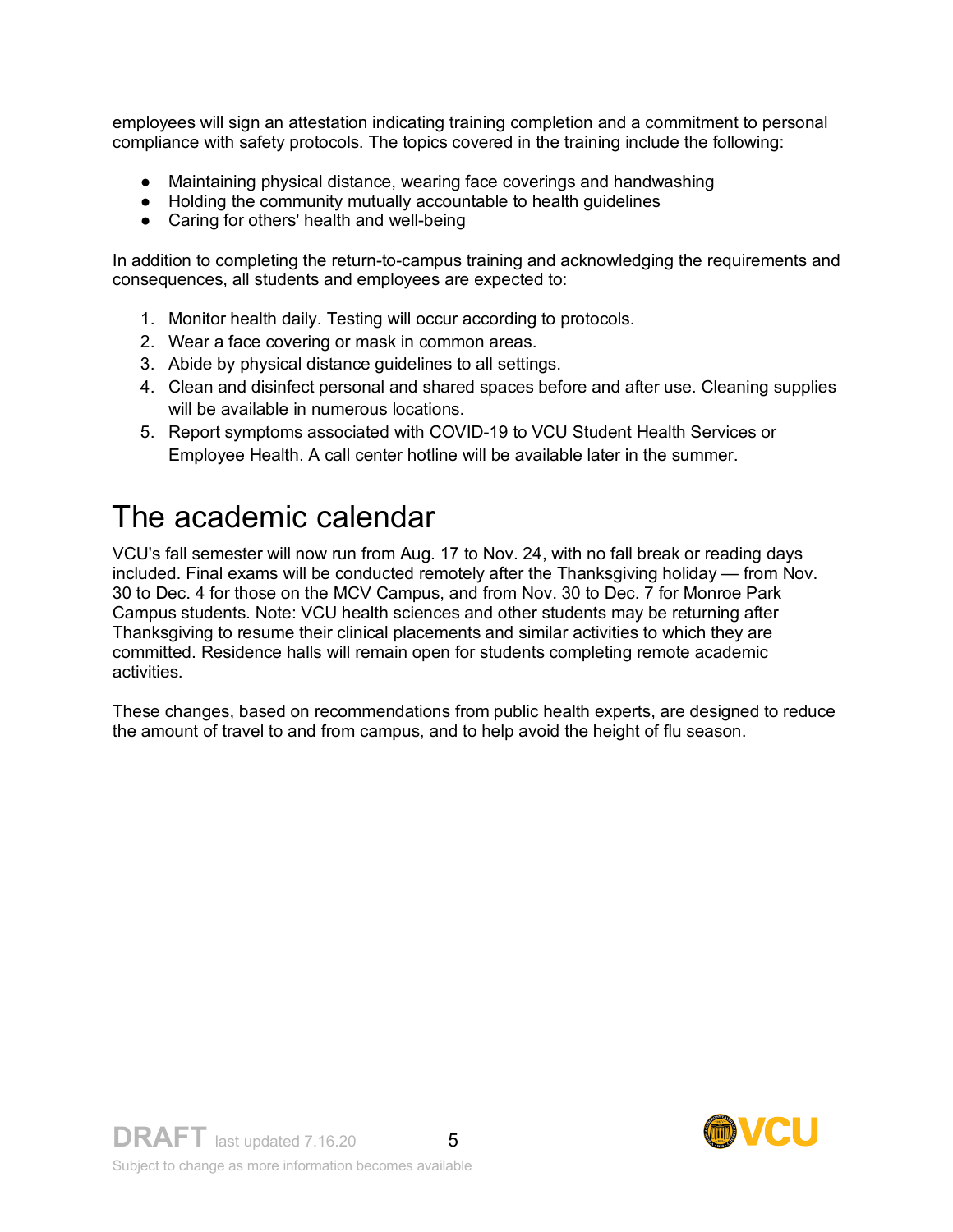# Phased return timeline

Returning to campus will be in phases, and the plans follow Centers for Disease Control and Prevention, state and VCU Health System guidance.

### **JUNE**

**Employees:** Designated employees and those supporting clinical operations and rotations; limited research faculty, staff and trainees are on campus; others telework

**Students:** Limited number of students return for clinical placements; limited number of student-athletes return.

### **JULY**

**July 1-15**

**Employees:** Approx. 25% of non-designated employees who cannot work well remotely return to campus; others telework.

**Students:** Limited number of students return for clinical placements; limited number of student-athletes return.

#### **July 16-31**

Employees: Approx. 50% of non-designated employees who cannot work well remotely return to campus; additional research faculty, staff and trainees return to campus.

Students: Limited number of students return for clinical placements; limited number of student-athletes return.

## **AUGUST**

**August 1-16**

**Employees:** Approx. 75% of non-designated employees who cannot work well remotely return to campus; additional research faculty, staff and trainees return to campus.

**Students:** Begin returning to campus.

**August 17 - Fall semester begins**

**Employees:** Approx. 100% of non-designated employees who cannot work well remotely return to campus. All positions needed to support in-person student experience return to campus.

All other employees continue teleworking.

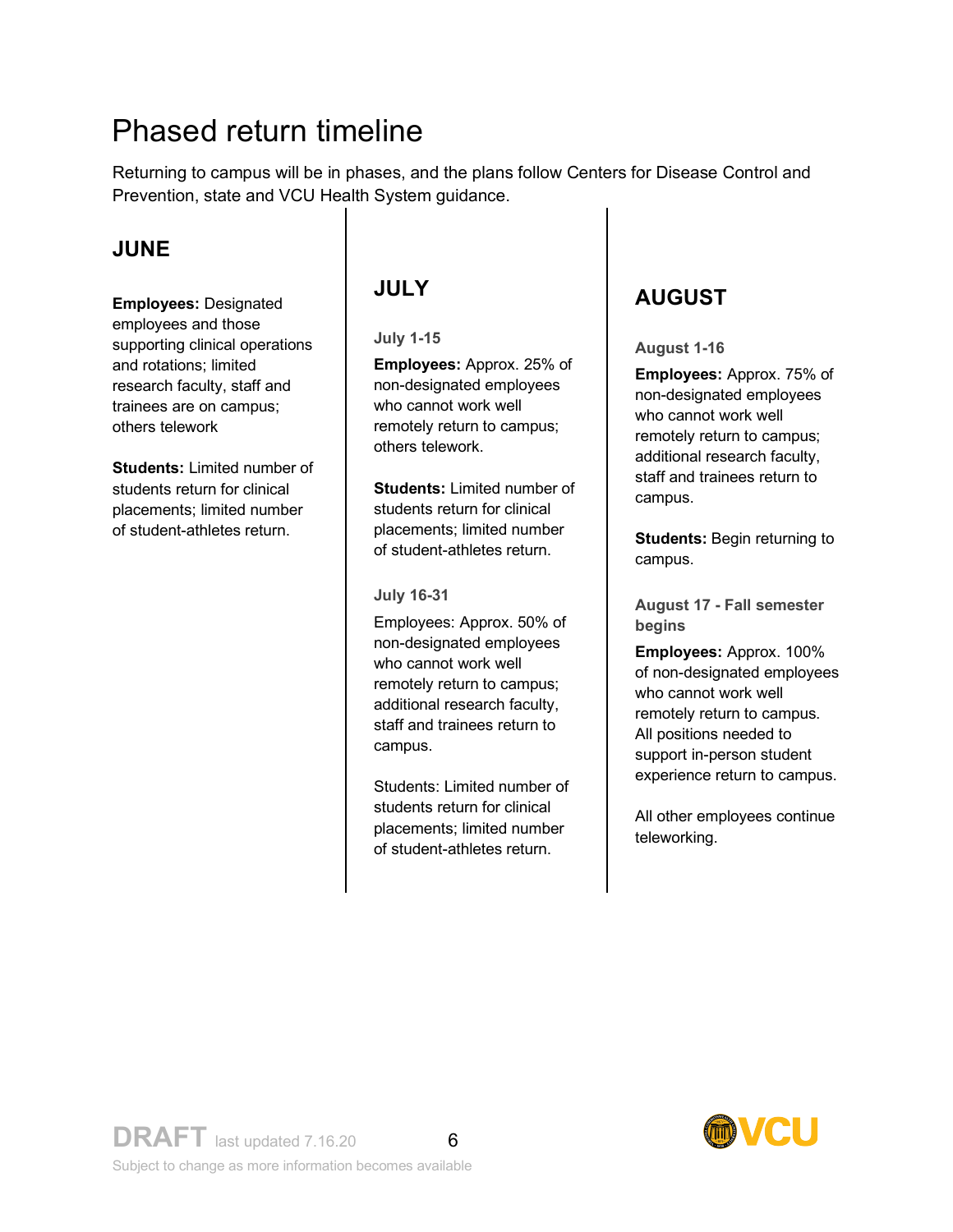### **SEPTEMBER**

**Sept. 7** Labor Day - University closed

### **OCTOBER**

Classes continue

### **NOVEMBER/ DECEMBER**

**Nov. 24** Last day of classes

**Nov. 30 - Dec. 7** Monroe Park Campus online final exams

**Nov. 30 - Dec. 4** MCV Campus online final exams

Health sciences and other students may be returning after Thanksgiving to resume their clinical placements and similar activities to which they are committed.

# Safety protocols

We each have roles and responsibilities to promote safety in our learning, work and living environments. Students and employees returning to campus will be required to comply with the following safety protocols.

## Daily health screening

Students and employees are required to complete a daily health check survey. This survey will initially be sent via alert/email. The survey asks respondents if they have symptoms consistent with COVID-19. Symptoms in the survey are based on CDC-published COVID-19 symptoms.

Students and employees with symptoms are directed to self-isolate and avoid going to work, class or other in-person community or clinical engagements and to contact their personal health care provider immediately. Students with symptoms are directed to notify VCU Student Health Services, and employees with symptoms are directed to notify VCU Employee Health Services.

● Students will receive reminders for daily health monitoring. The dean of Student Affairs will be notified after repeated non-compliance. Failure to comply may result in exclusion from university activities, including suspension.

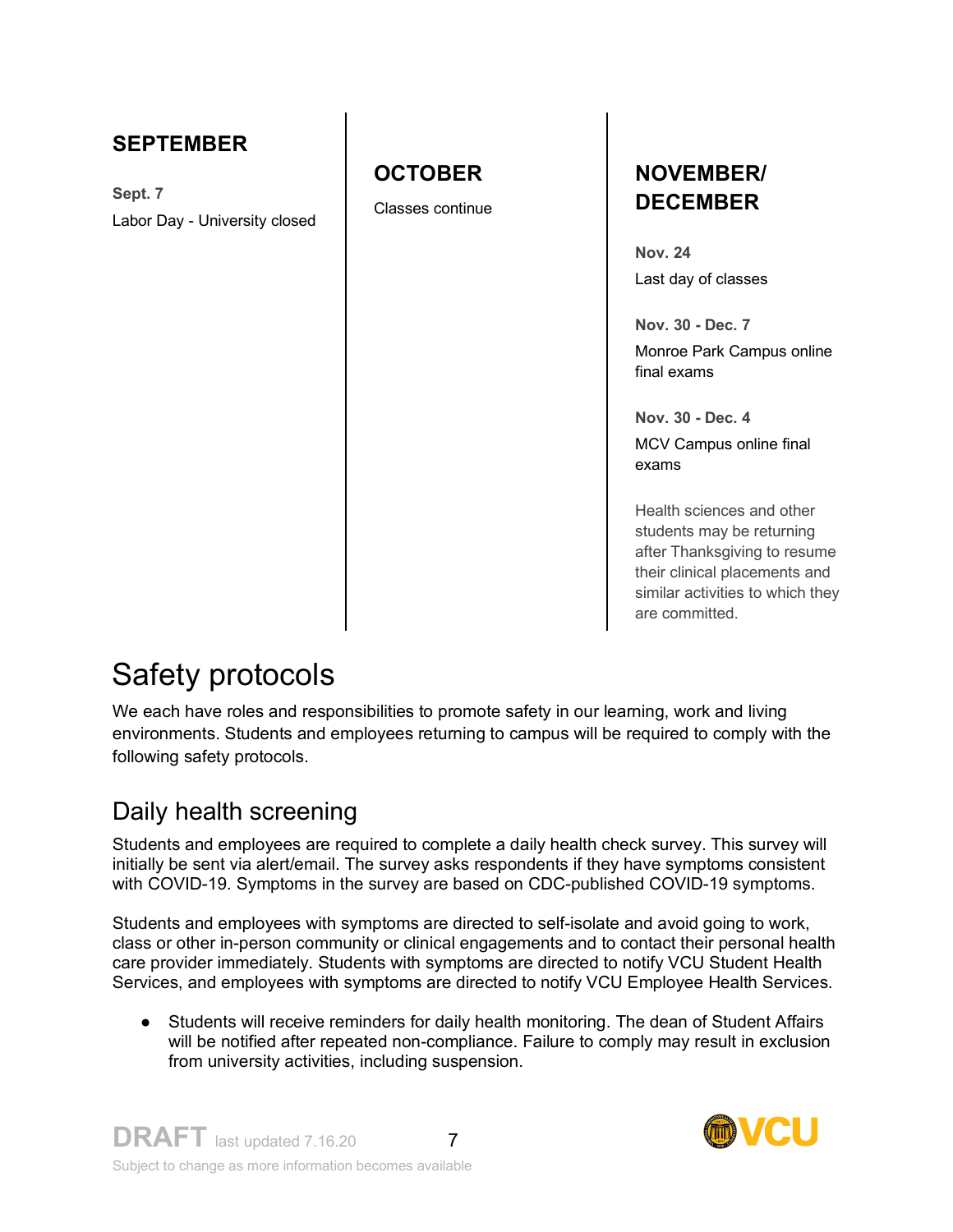• Employees receive reminders for daily health monitoring. Managers are notified after repeated non-compliance. Disciplinary action for employees who fail to comply may be up to and including termination.

#### Face coverings

The use of face coverings is required in common areas, including building entry areas, conference rooms, hallways, elevators, restrooms and parking decks while on campus. Face coverings are recommended but may be removed when outside as long as individuals comply with the current physical distancing guidelines. Face coverings include masks, bandannas, scarfs or any other cloth material that covers the nose and mouth. Face shields are not considered face coverings.

Employees do not have to use face coverings in private offices with at least 6 feet of distance to the nearest hallway if the door is closed. Residential students must wear face covering while navigating residence halls outside of their room, suite or apartment.

Face coverings must also be used by faculty in classrooms. As an additional safety measure, if the faculty member cannot maintain 6 feet of physical distancing, plexiglass podiums may be installed.

As with all health and safety protocols, non-compliance with the use of face coverings is subject to disciplinary action for students and employees.

#### Cleaning and disinfecting procedures

VCU's cleaning and disinfecting guidelines are based on guidance from the CDC, state and VCU Health System. The university's custodial staff will frequently (i.e., at least twice daily) clean and disinfect high-touch surfaces (i.e., frequently touched surfaces), such as door handles, light switches, elevator buttons, restroom surfaces, railings, water fountains and tables, in common areas of occupied buildings.

- Cleaning and disinfecting is conducted per the CDC guidance.
- Custodial staff use industrial-grade cleaning equipment and disinfectant cleaners, such as Virex® II 256 (a disinfectant cleaner concentrate), that kill 99.9% of microorganisms on contact and are certified by the U.S. Environmental Protection Agency (EPA) as effective against coronavirus.
- Custodial staff cleaned and applied disinfectant to high-touch surfaces in unoccupied facilities that will remain locked and inaccessible until VCU community members can safely return to campus.
- Unoccupied residence hall rooms have been cleaned, treated with disinfectant and locked. This process will continue when current rooms that are occupied are vacated prior to occupancy.
- University common areas and offices and labs to which custodial staff have access will be cleaned and treated with disinfectant prior to the return to campus per CDC guidelines.

Students and employees are responsible for applying disinfectant to their personal work spaces, rooms and belongings before and after use. For instance, employees are responsible for

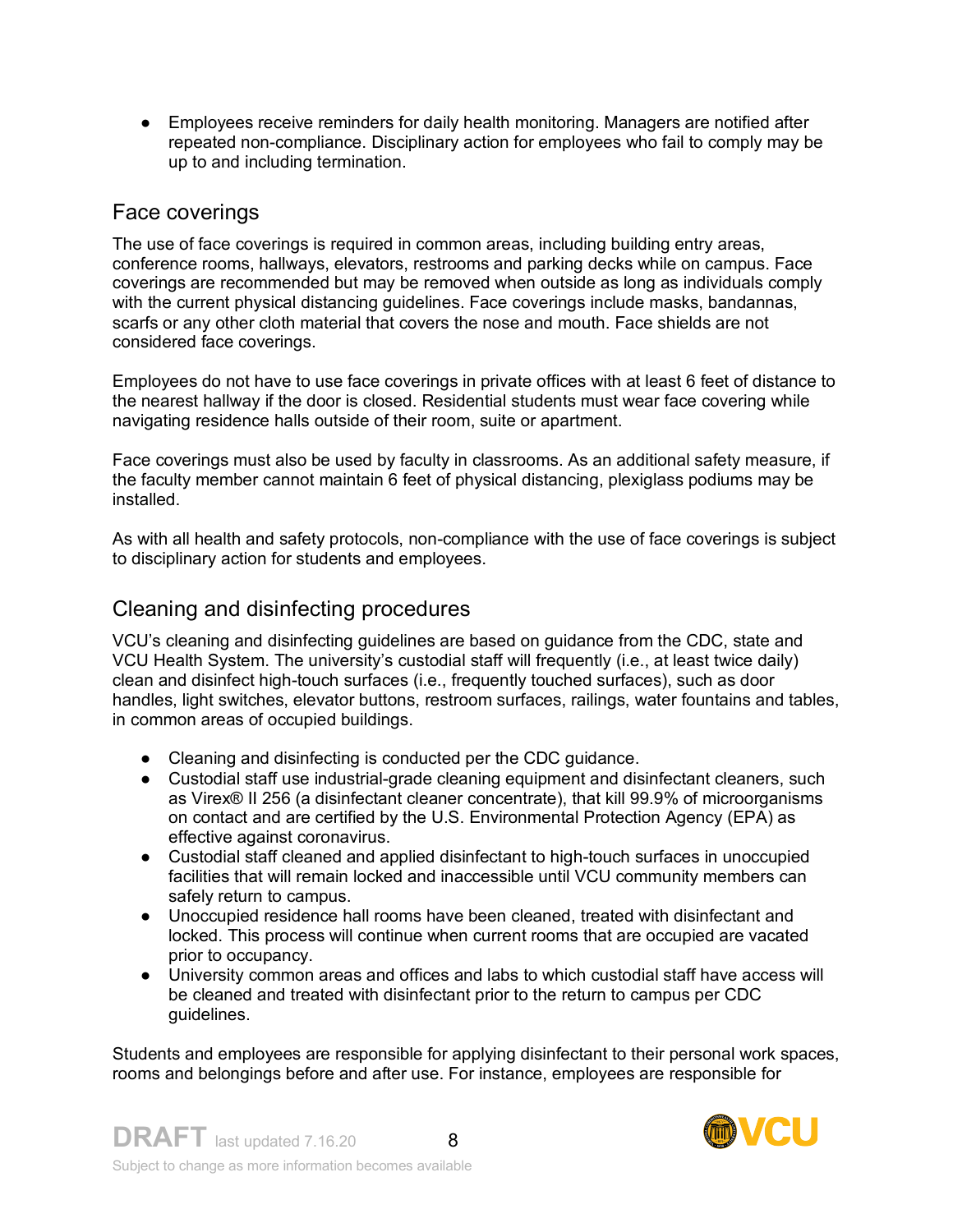treating their computers and workstations with disinfectant, and students will be responsible for cleaning personal electronics, residence hall rooms and classroom work areas.

To the extent possible, VCU will minimize shared computers and use dedicated student supplies. Where not possible, VCU will provide disinfectant so that individuals can clean the materials before and after use.

### Cleaning and disinfecting supplies

VCU Facilities Management will provide disinfectant supplies, including hand sanitizer and disinfectant spray stations, throughout campus based on supply. VCU will provide returning students and employees with a personal starter supply kit that includes launderable face masks, disinfectant spray, hand sanitizer and information about cleaning and physical distancing.

Each major business unit (MBU) will identify centrally located distribution areas for cleaning supplies, disinfectants and supply kit refills, as supplies are available. In addition, each MBU identified a return-to-campus coordinator to maintain the inventory at their distribution area as well as assist with the distribution of starter supply kits for those returning to campus.

# Public health testing, screening, monitoring and response

## Public Health Response Team

VCU established a Public Health Response Team (PHRT) of which membership includes key leadership from across the university and VCU Health System. The Public Health Response Team (PHRT) serves as the principal liaison with the Virginia Department of Health. A memorandum of understanding is being developed with the Virginia Department of Health.

Primary contact: Melissa Viray, MD Deputy Director Richmond City and Henrico Health Districts 804.482.5485 (office)

Secondary Contact: William (Bill) Edmunds Director of Process & Evaluation Oversight Virginia Department of Health william.edmunds@vdh.virginia.gov 804.221.1582 (cell)

The PHRT seeks to identify trends and outbreaks and recommend actions through the following activities:

● Monitor prevalence testing data, protocols and daily health acknowledgements

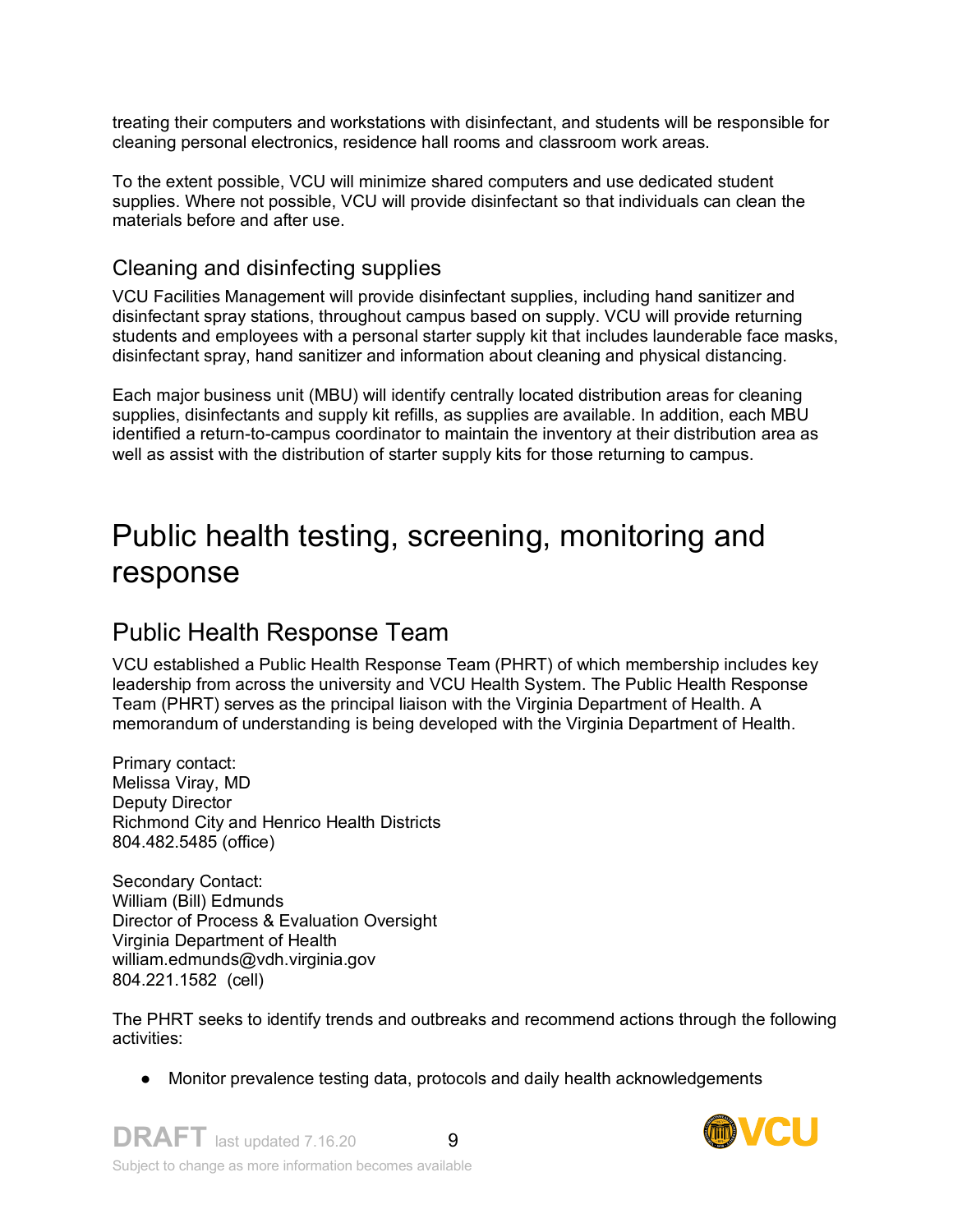- Develop protocols for response to rise in incidence rate, call center operations and contact tracing team
- Manage response to local outbreaks of COVID-19
- Make recommendations to VCU administration regarding local and general closure

The VCU Public Health Response Team membership includes:

- Tom Briggs, assistant vice president for safety and risk management (co-chair)
- Anton Kuzel, chair of the Department of Family Medicine (co-chair)
- Tilahun Adera, Division Chair and Professor, Division of Epidemiology
- Gonzalo Bearman, Richard P. Wenzel Professor of Medicine Chair, Division of Infectious Diseases, hospital epidemiologist
- Mike Cimis, director of environmental health and safety
- Jeff Collins, director of sports medicine
- Lori Dachille, director of emergency preparedness
- Mike Porter, associate vice president for university public affairs
- Gavin Roark, director of residential life and housing
- Margaret Roberson, director of University Student Health Services
- Susan D. Roseff, professor and vice chair, Department of Pathology, vice chair, Division of Clinical Pathology
- Frank Tortorella, director of employee health services
- Suzie Weaver, executive director of the life safety office at VCU Health System

## Screening and testing procedures

The screening and testing of the VCU community continues to evolve based on the availability and efficacy of viral testing protocols as well as guidance from the Centers for Disease Control and Prevention (CDC), the Virginia Department of Health (VDH), the state and the VCU Health System.

### Entry Testing

Entry testing refers to testing students and employees prior to their return to campus. At this time the CDC does not recommend entry testing for the purpose of establishing that a particular population is free of COVID-19, citing the limited usefulness of a single administration of testing (single administration could miss cases in the early stages of infection or subsequent exposures resulting in transmission, and would only provide COVID-19 status for individuals at that specific point in time). However, to help mitigate COVID-19 positive individuals returning to campus housing and anticipate the potential prevalence of COVID-19 among non-residential students, VCU will test all residential students and 2% of non-residential students prior to their return to campus. This purpose and approach is consistent with current CDC guidance on the use of testing to determine whether any additional actions are needed based on test results.

### Prevalence Testing

Prevalence testing at VCU will be conducted daily and will include up to approximately 5 percent of the residential students and up to approximately 2 percent of all other community members.

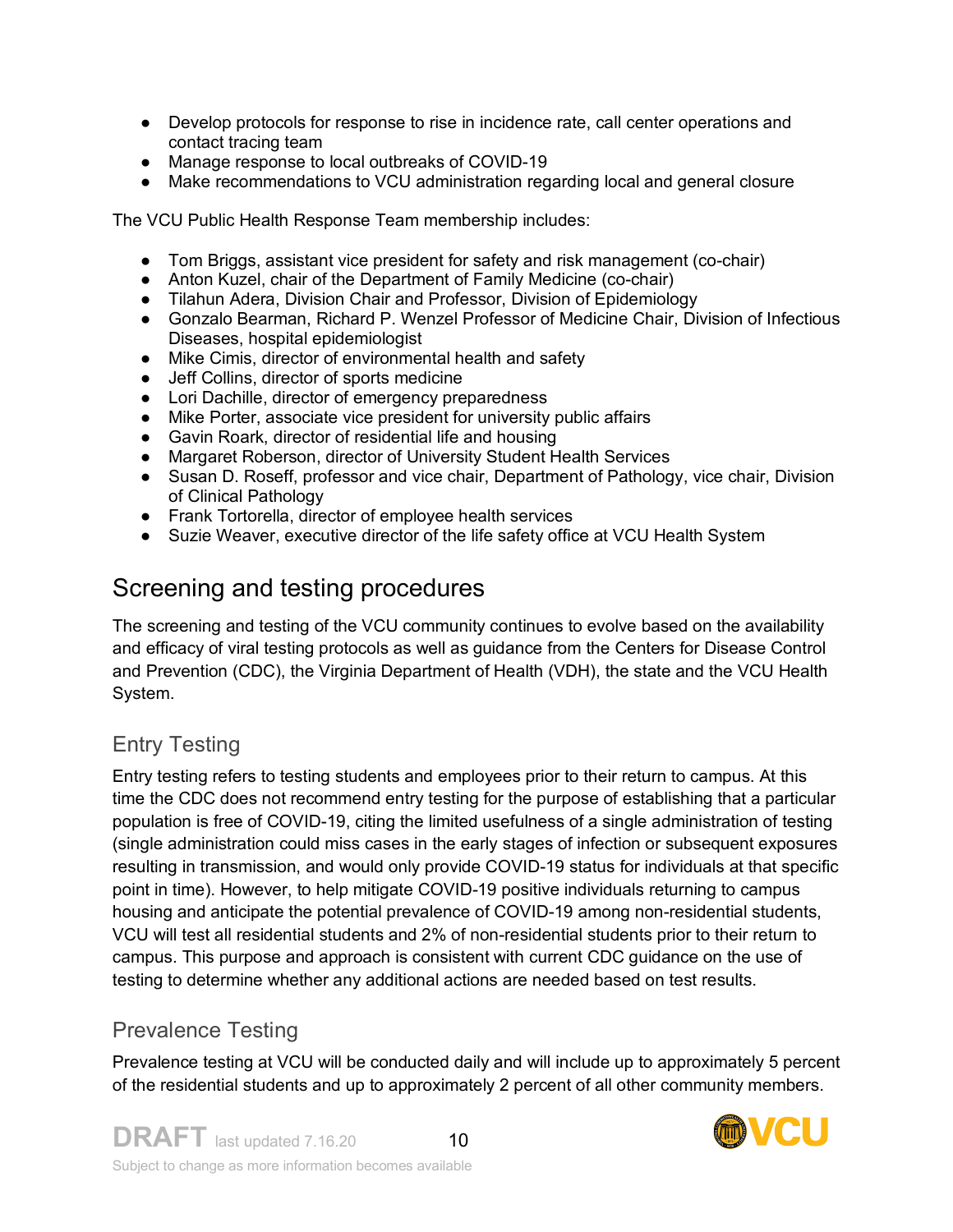This testing will be at no cost, is voluntary and will be conducted by VCU Health System. Prevalence testing will begin in August after students return to campus.

### Testing Options

Testing for those within the VCU community who are experiencing symptoms (both on-campus and off-campus) will be conducted by VCU Medical Center at accessible locations at no direct cost to students or employees. In addition to the no-cost voluntary prevalence testing, VCU anticipates making "at-will" testing available for asymptomatic students and employees at a cost to be determined. More detail to come later in the summer.

## Reporting process

A central COVID-19 hotline/call center will provide a central point of response to reported COVID-19 cases and distribution of information. The call center will be a shared service with VCU Health System. Notification to the hotline can be made by students or employees who identify health concerns during daily health checks; who have been diagnosed with COVID-19; or who have been exposed to someone with COVID-19.

If the hotline/call center health care providers determine that students or employees may have COVID-19, the following courses of action may be followed:

- The call center will refer an employee to their personal health care provider or the hospital as appropriate and notify Employee Health. The case will be considered as a presumptive positive until determined otherwise.
- The call center will refer a student to their personal health care provider or the hospital as appropriate and notify Student Health. The case will be considered as a presumptive positive until determined otherwise. University housing will coordinate with residents to quarantine or isolate within the residence halls, as needed.
- The call center will notify the Facilities Management Operations Center of the location of potential exposure (no names or identifying information will be used). Facilities Management will clean and treat with disinfectant VCU facilities as appropriate.
- Contact tracing to determine individuals and locations that may have been exposed will be conducted by a contact tracing team in consultation with Employee Health and Student Health, the Richmond Department of Health and the Virginia Department of Health.

# Contact tracing

A memorandum of understanding is being developed between VDH and VCU which allows VCU to run a contact tracing team. Five full-time VCU employees will go through VDH training for the medical reserve corps first to have a cadre of trained contact tracers. VDH will then hire 10-20 contract employees, train them, and provide them computers and phones, but they will

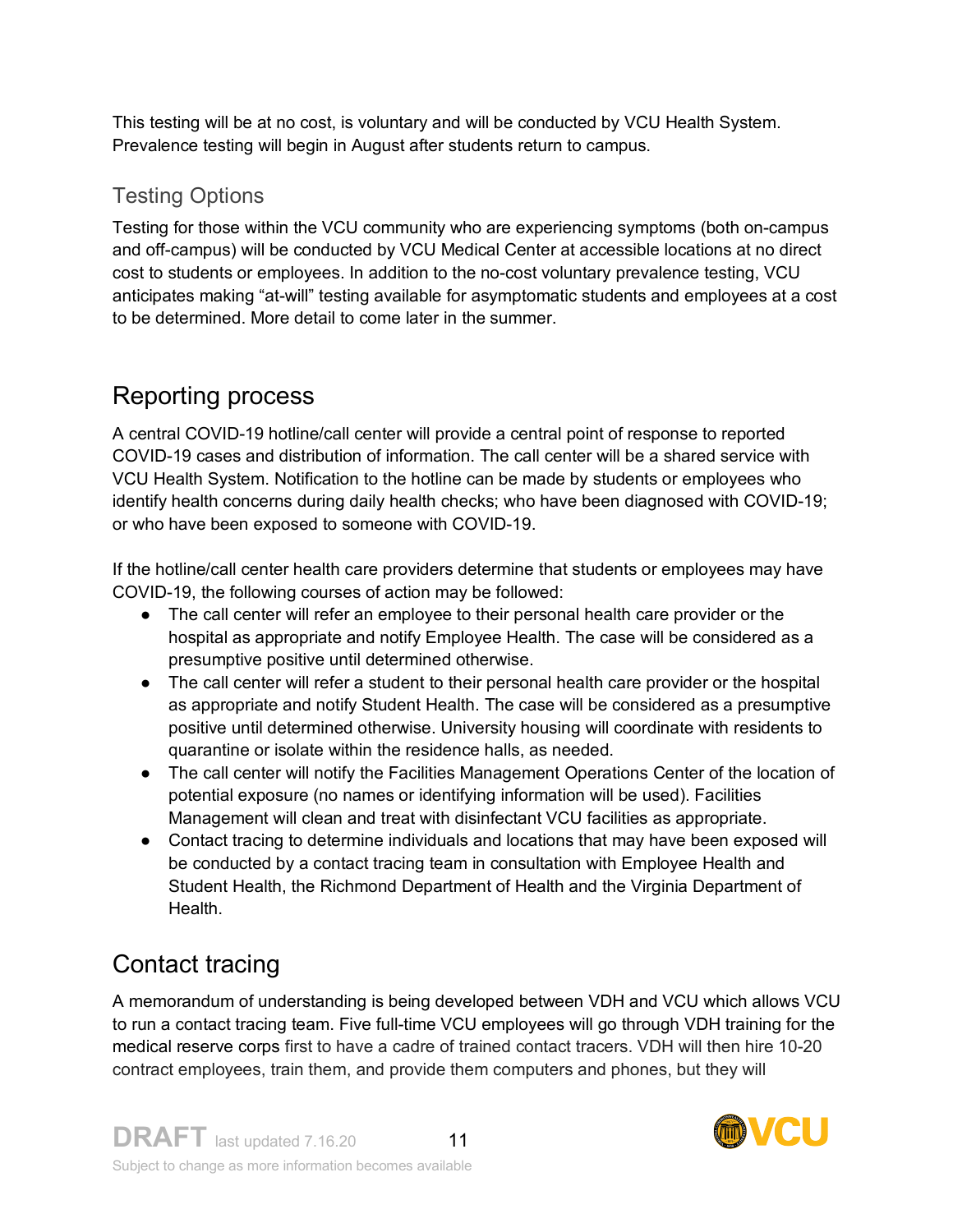ultimately be under VCU managerial control. This collaboration allows VCU contact tracers to use the VDH software management tool for contact tracing.

The VCU contact tracing team will be responsible for administering a contact tracing questionnaire to all individuals associated with VCU who report positive test results.

# Quarantining and isolating

Students and employees who test positive for COVID-19 or who are diagnosed as having COVID-19 by a health care provider will not return to work, class, or other community or clinical engagements until cleared by Employee Health or Student Health.

- Students can contact Student Health 10 days from the date of their positive test to discuss when to return to any in-person university activity, including class. Student Health will send them an email formally authorizing their return.
- Faculty and staff can contact Employee Health 10 days after their symptoms clear for permission to return to campus or any other VCU location. Employee Health will send them an email formally authorizing their return.
- Students living off-campus and employees will isolate at home or other appropriate location.
- Students living on-campus may self-isolate in designated housing; basic needs will be coordinated with Dining Services, and medical case management will be facilitated by Student Health Services.

The current recommendation from the Public Health Response Team is for students who test positive to isolate in a residence hall set aside specifically for quarantine where they will receive medical case management and have their basic daily needs met. While students have the option to return home instead, it will not be a recommendation by the PHRT as it is a personal decision based on certain factors (for example, having a high-risk family member.)

Students and employees who are exposed to someone who has a positive viral test or a clinical diagnosis for COVID-19 shall self-quarantine for no less than 14 days after their last exposure or in accordance with CDC recommendations. If they have no symptoms after 14 days, they may return in person to work, class, or other community or clinical engagements.

Students and employees who travel to international locations with wide-spread transmission of COVID-19, as identified by the CDC at that time, will self-quarantine for no less than 14 days after their return. If they have no symptoms after 14 days, they may return to in-person work, class, or other community or clinical engagements.

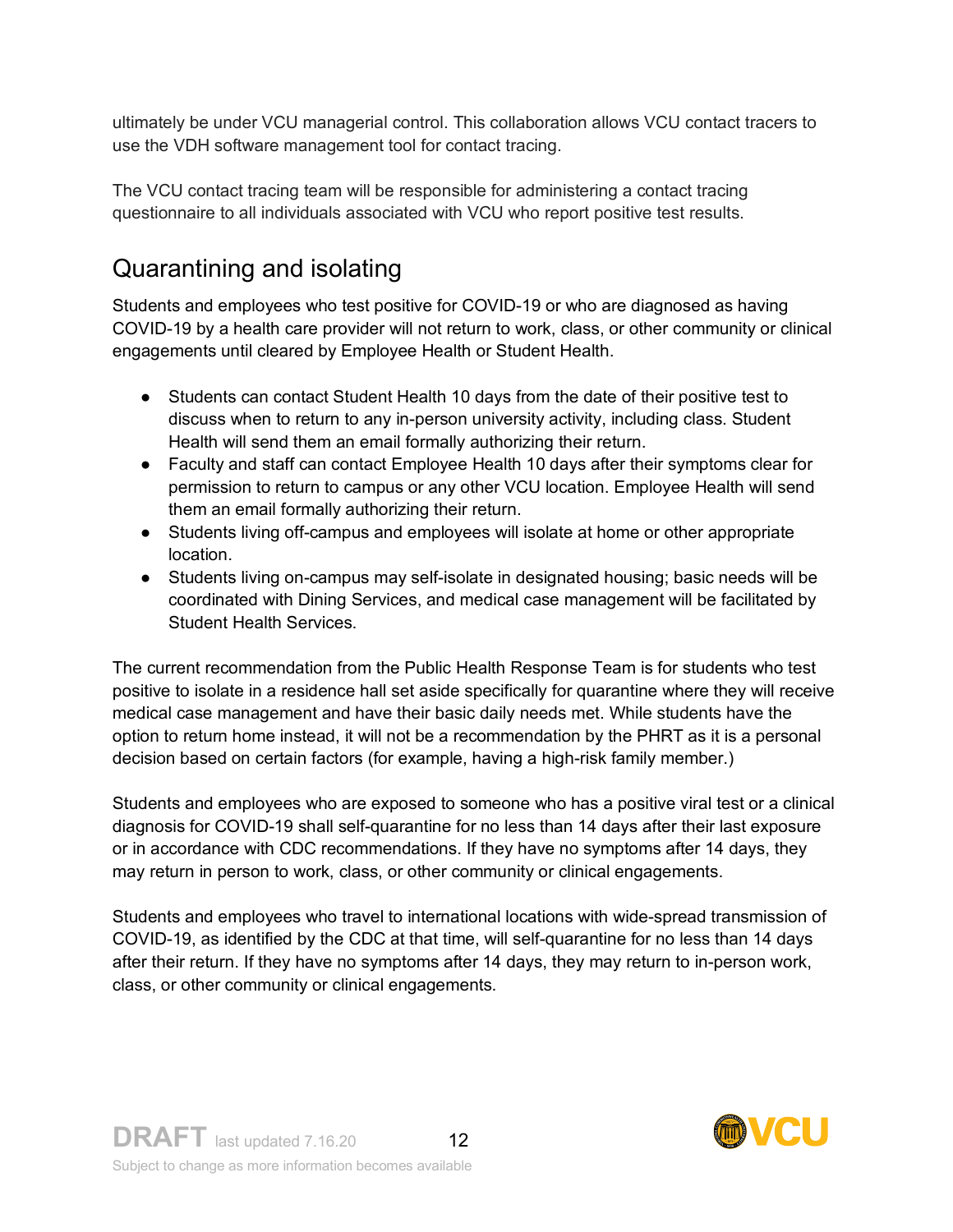## Campus outbreak management

VCU's Public Health Response Team will review testing data, monitor positive cases and clusters, and make recommendations to the President's Cabinet regarding outbreak management.



## Monitoring and response

The Public Health Response Team will monitor COVID-19 cases on campus. There are three ways to determine a need for an isolated or partial shutdown: daily health checks; prevalence testing; and reports of positive cases.

If a cluster of cases occurs in one of our residence halls, for example, then the Public Health Response Team will work to determine if the hall needs to be closed and how infected students will be isolated. VCU has 50+ beds for quarantine/isolation of resident students. If 50% of the quarantine beds are occupied with positive COVID-19 cases, then the PHRT will consider recommending some form of closure; either of the dorms or of portions of the campus. The same would be true if a cluster were in specific classes, labs, buildings, etc.

If prevalence testing for the community shows an increase disproportionate to the prevalence in the greater Richmond community, the epidemiologists at VCU Health and VDH will be tasked with determining potential causes and making recommendations. Again, if a significant portion of our student body is affected, then partial campus closure may be the recommendation.

VCU will consult with VDH before taking any action.

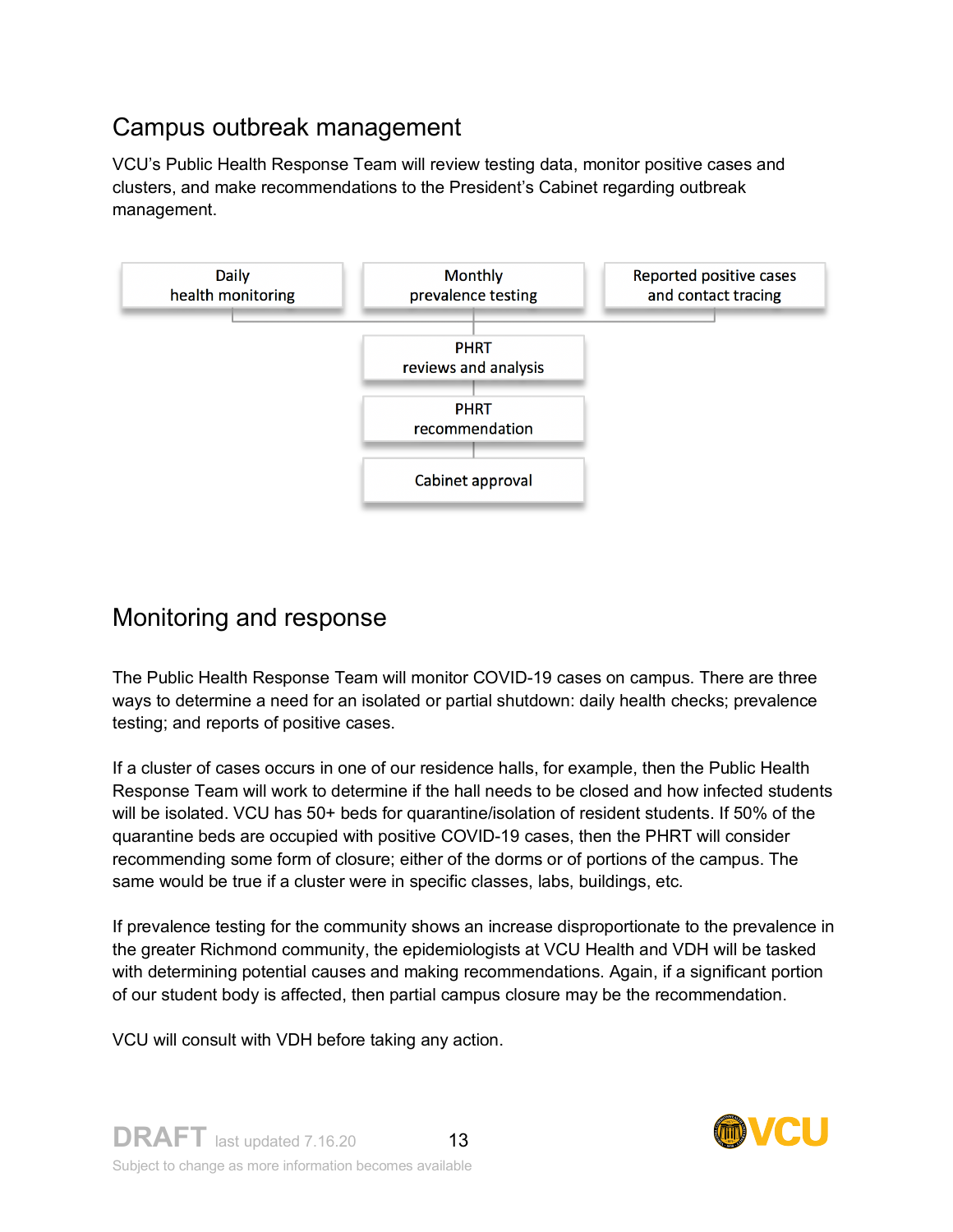## Reducing campus activity

In the same way that VCU returns to campus using a phased approach, reducing campus activity will follow the same use of phases. If we are in Phase 4, VCU will reduce staffing and inperson instruction to Phase 3 and, if necessary, Phase 2.

**Phase I**

|                  | <b>Employees: Designated employees</b><br>and those supporting clinical<br>operations are on campus;<br>all others telework                                                                                                                                                                                                                    |                                                                                             |
|------------------|------------------------------------------------------------------------------------------------------------------------------------------------------------------------------------------------------------------------------------------------------------------------------------------------------------------------------------------------|---------------------------------------------------------------------------------------------|
| <b>Phase II</b>  | <b>Employees:</b> Employees supporting<br>clinical rotations and research return<br>to campus (see Research and HS<br>campus plans)                                                                                                                                                                                                            | <b>Students: Students for clinical</b><br>placements; limited research graduate<br>students |
| <b>Phase III</b> | <b>Employees:</b><br>Approx. 25% of non-designated<br>employees that cannot work well<br>remotely return to campus<br>Approx. 50% of non-designated<br>$\bullet$<br>employees that cannot work well<br>remotely return to campus<br>Approx. 75% of non-designated<br>$\bullet$<br>employees that cannot work well<br>remotely return to campus | <b>Students: Student athletes; full</b><br>research graduate students                       |
| <b>Phase IV</b>  | <b>Employees:</b><br>Approx. 100% of non-<br>designated employees that<br>cannot work well remotely<br>return to campus. All positions<br>needed to support the in-person<br>student experience return to<br>campus.<br>All others continue teleworking.                                                                                       |                                                                                             |

Considerations regarding student health and safety on campus versus leaving campus will be determined on a case-by-case basis by Student Affairs.

## Communications plan for dismissals/shutdowns

The communications plan for dismissals/shutdowns follows our emergency communications protocols with amplification so that messages are received and understood by students, faculty, staff and parents.

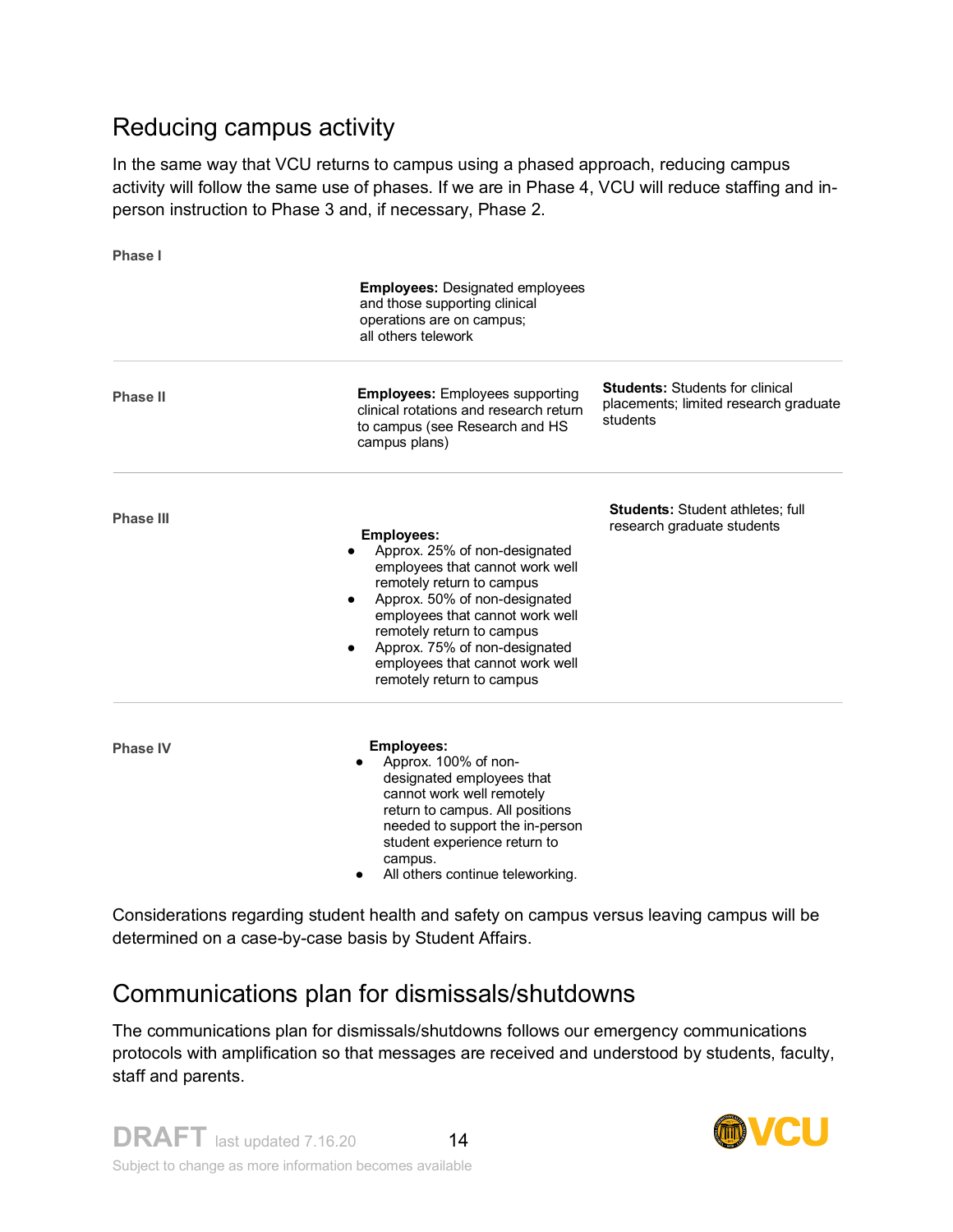- Mass mail to the entire university community (students and employees) from the Office of the President; posted on president's blog
- One VCU: Responsible Together website home page posting; university homepage website posting; VCU Alert text message and posting; VCU mobile app alert; VCU News posting
- VCU social media postings: Facebook, Twitter, Instagram
- One VCU: Responsible Together student update and faculty staff update (emailed)
- Provost email and website updates each to students and faculty
- VP Administration email and website update to university employees
- Individual school and college digital communications to their students and employees (email, social media, websites) that reiterate university messages and are customized for school/college situations
- Professor communications to students through email, Blackboard, social media
- Student Affairs email advisory/website posting to parents

## Collaboration with VCU Health

VCU and VCU Medical Center will collaborate fully in this endeavor. Our COVID-19 call center and contact tracing team will be shared, and VCU Medical Center will provide epidemiology support for the PHRT. Also, a VDH representative will advise the PHRT in the event of an outbreak.

# **Communications**

VCU deployed the following communications strategy to effectively keep the VCU community up-to-date on COVID-19 and reopening plans. VCU's messaging principles include clear, consistent, timely, transparent and relevant communications that address the needs and concerns of all community members. VCU provides a website as a source of current information as well as an email address for questions from the VCU community. Communications are managed per VCU emergency protocol: universitywide, high-level messages developed and coordinated by University Relations with units contributing information specific to their audiences. Return messaging and communications assets are established at the university level, with units customizing for their appropriate use. The VCU Incident Command Team Executive Committee approves universitywide messages.

The One VCU: Responsible Together campaign builds trust, engages students and employees, manages expectations, and raises awareness. It is the umbrella under which VCU establishes a return to operations under new, changing circumstances and creates acceptance that we are all in this together to promote a safe, healthy environment. See the full website at https://together.vcu.edu/.

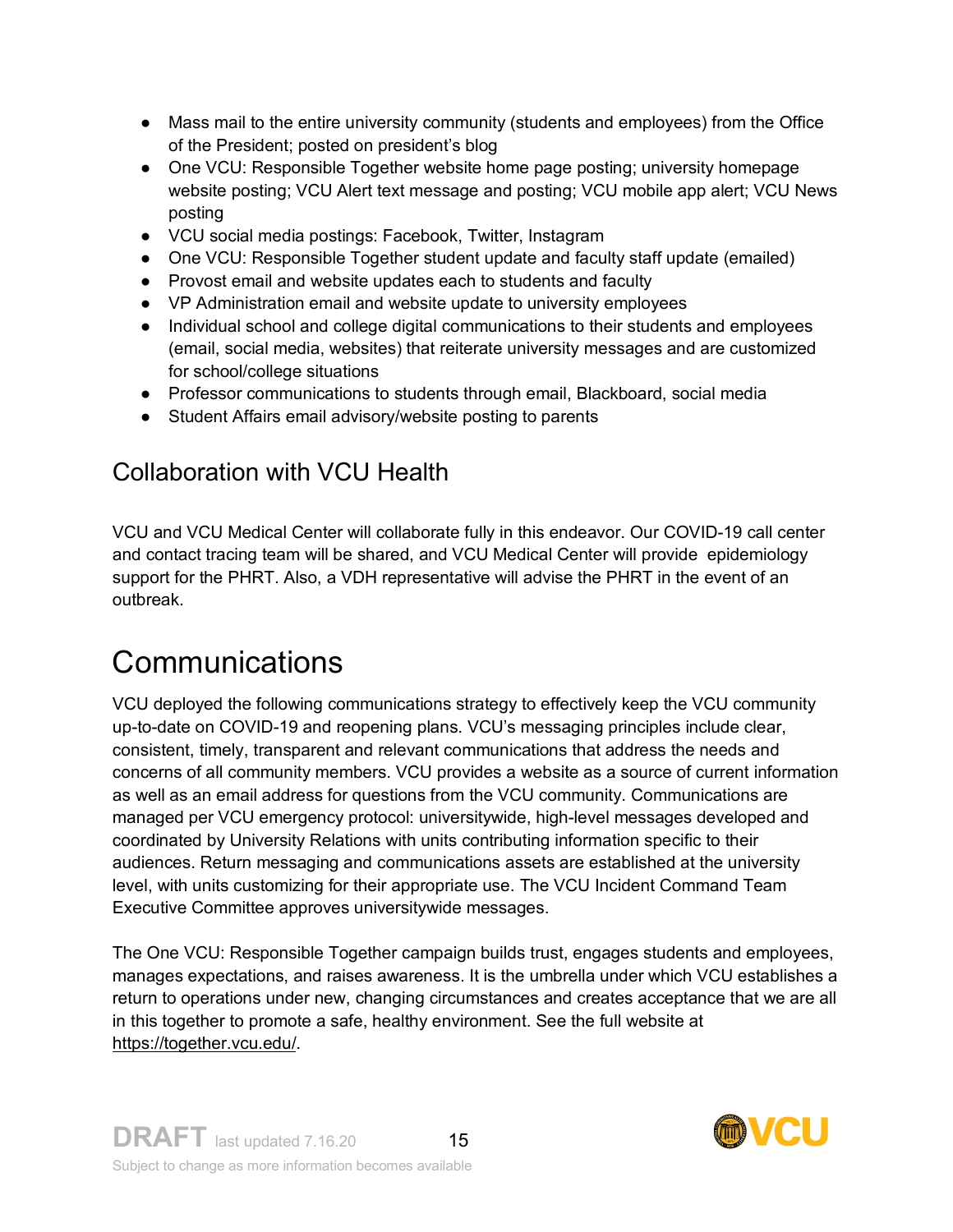## Key messages

- The health and well-being of our students, faculty, staff and patients is critical in conducting the missions of our university and its academic medical center.
- It will take each of us acting responsibly together to live, learn and work.
- This is a phased return that is thoughtfully planned and conducted following applicable CDC, state, city and VCU Health System guidance and with gathering ongoing input from students and employees.

## **Tactics**

- One VCU: Responsible Together website: together.vcu.edu
- One VCU: Responsible Together email address: together@vcu.edu
- Broadcast/mass email
- VCU social media
- Safety protocol signage throughout campuses branded with One VCU: Responsible **Together**
- Individual school and department communications to their students and employees (email, social media, websites) that reiterate university messages and are customized for school/college situations

## External community engagement

The Community Engagement and Service team coordinates outreach and communications to area neighborhood associations regarding university return-to-campus plans. The planning team includes Student Affairs, VCU Police, University Relations and Government Relations. The purpose is to update area residents on university re-entry planning, and hear feedback and concerns that will enable the university to address issues proactively and responsibly. This initiative includes development of a process and protocols for responding to concerns.

# The campus experience

## Classes

VCU will offer in-person, in-person blended learning, and exclusively online course offerings. On-campus courses may be smaller because of physical distancing requirements, and some classes may require groups of students to alternate in-person attendance. In addition, more online courses will be available.

VCU will promote physical distancing as a means to limit the spread of infectious disease. At this time physical distancing guidelines include maintaining at least 6 feet between individuals and limiting large meetings or other gatherings to no more than 10 people in meetings or 50

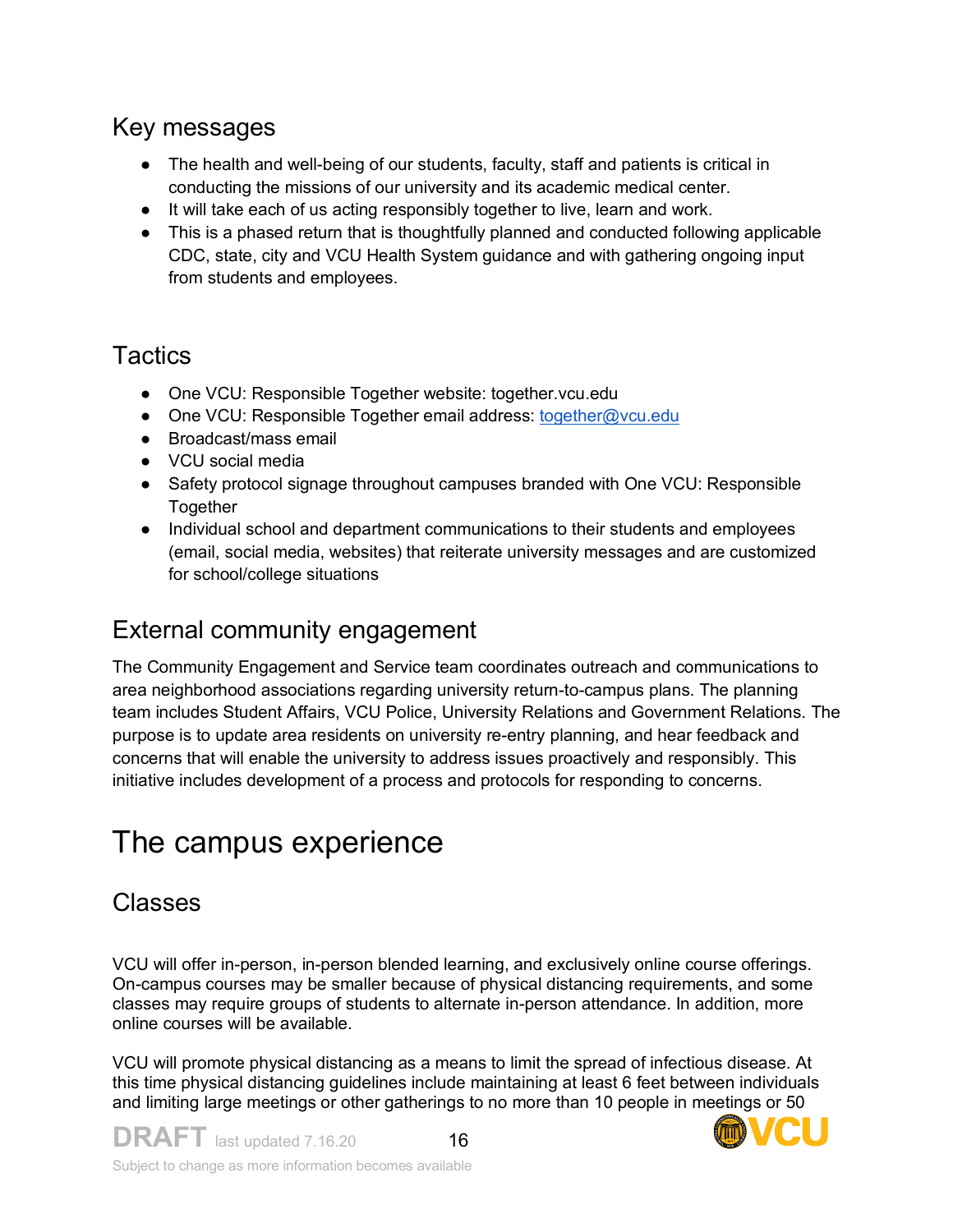people in a classroom environment. These guidelines will be reviewed and adapted based on applicable CDC, state and VCU Health System guidance.

Specific guidance is as follows:

- Occupancy is based on reduced density with an absolute minimum of 36 square feet per person in classroom environments. Libraries and lounge areas are further limited to onethird code occupancy, and research labs are limited to 250 square feet per researcher.
- Elevator occupancy, generally, will be no more than two people per elevator.
- Teleworking for staff and remote learning for students will continue to be used as necessary or advisable,
- Physical distancing in VCU-owned or -operated transportation will be maintained.

In areas where physical distancing is not possible, the use of engineering controls (such as barriers, filtration, etc.), floor markings to identify waiting locations or path of travel (e.g., "stand here" signage or arrows), or personal protective equipment for higher-risk individuals (such as N95 respirators, face shields or gloves) is recommended. Students and employees are required to wear face coverings in all VCU buildings.

## Outside the classroom

Plans related to student services and activities include changes to building operations, environmental adjustments, and changes in occupancy/capacity to promote appropriate physical distancing and programming. Building density, group gatherings and events are restricted based on directives from the CDC, the state and VCU Health System. Examples include:

### VCU Libraries

Campus libraries will reopen with limited services, spaces and hours. For instance, open study space and computing at both libraries will operate with reduced numbers of seats and computers. Main service desks at both libraries will be open for lending of materials and assisting users with use of library spaces and collections. VCU Libraries will reduce staff/patron contact with circulating materials, including potentially closing stacks and pulling materials through a paging system, and/or implementing new procedures at service desks that do not require staff to touch materials being borrowed.

### University Student Commons and activities

There will be limited access points for the University Student Commons, which will be restricted to VCU students, faculty, staff and contractors. The VCU community may host events in compliance with applicable health and safety precautions without advance approval; however, non-university events are generally prohibited while restrictions are in place. Safety protocols include hand sanitizer available at access points and appropriate signage throughout facilities, website and traditional media regarding physical distancing, hand washing, face masks, activity zones and the latest CDC guidelines.

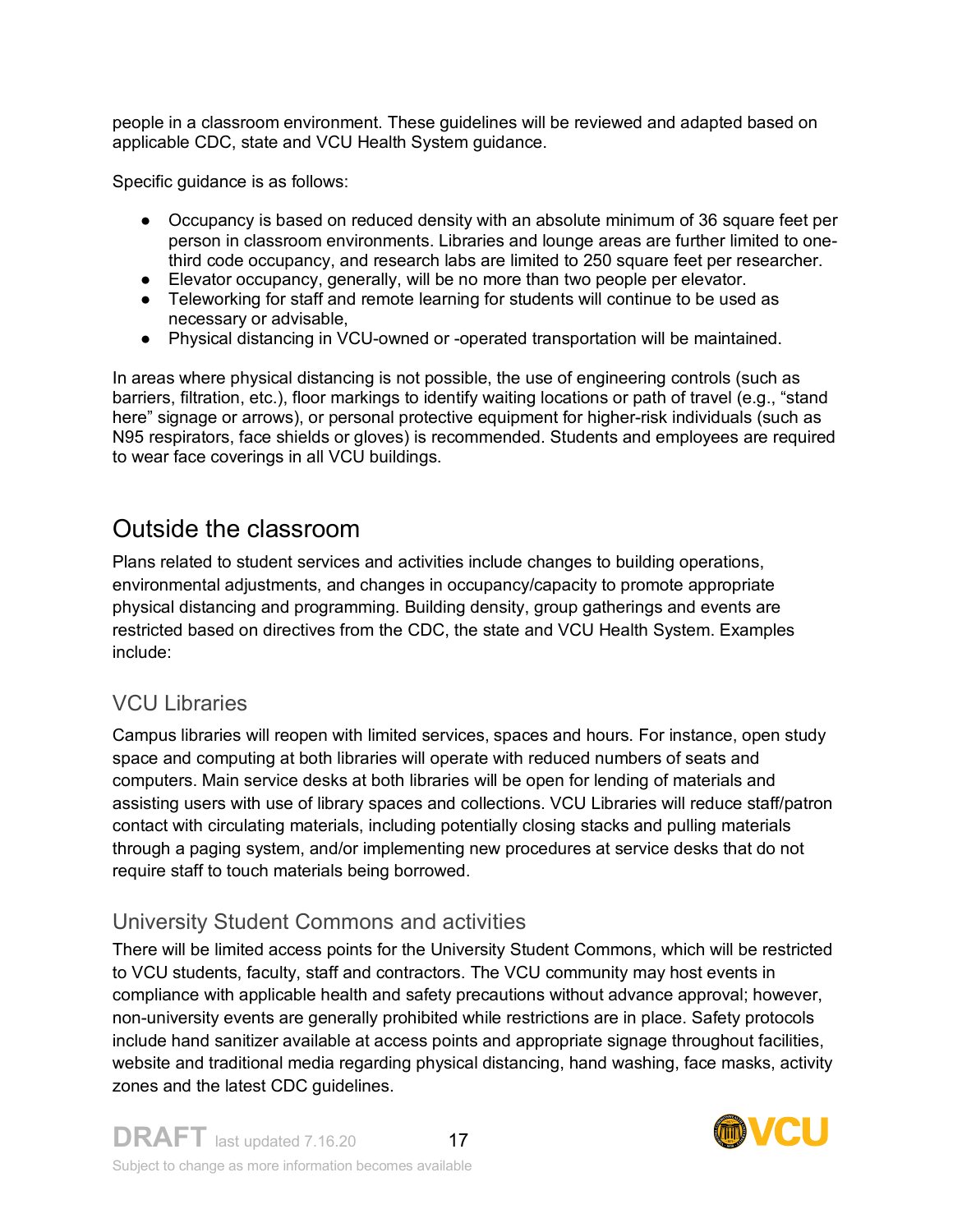### VCU Recreational Sports

VCU will segment open floor space using stanchions, floor tape, and signage. Density for recreational sports activities will be controlled by having users reserve time and space in advance. VCU Rec Sports will offer group exercise classes at reduced capacity and expanded virtual programming. To minimize contact with high-touch points, VCU Rec Sports will prop open restroom and locker room doors as long as privacy can be maintained. Water fountains will be deactivated; however, touchless water bottle fillers will remain available. There will be no contact or team-based sports available.

## On-campus housing

Given the early semester start date with classes beginning on Aug. 17, VCU Residential Life and Housing modified the housing move-in calendar to assist with safely moving our residents to campus while practicing physical distancing. To maintain proper physical distancing and other precautions, VCU will provide a scheduled move-in approach for all residence halls. While in the past this has been a one-day event, it will now be a multiple-day process with various move-in blocks. Residents will only be allowed to bring two guests to help them move in. Residents moving in, as well as those assisting them, are required to wear face coverings throughout the move-in process.

All residents must follow VCU's safety protocols. Residential Life and Housing is working with partners across VCU to assist with the transition back to campus and minimize the spread of COVID-19 with the following measures:

- Sanitizer stations installed in the halls.
- Housekeeping staff will clean common areas, bathrooms and other high-traffic areas more frequently. This is a team effort, and students will be asked to do their part on keeping these areas clean. For example, students will be required to wipe down any surfaces in common areas before and after touching them.
- Some common areas will be closed off, and other common area spaces may be modified to allow for appropriate physical distancing. For example, plexiglass barriers will be installed in certain high-traffic areas. This allows for closer interaction between residents and staff through the barrier.
- Residential Life and Housing set aside approximately 50 rooms for potential isolation and quarantine needs.

The standard guest policy is suspended for the 2020-21 academic year. Resident assistants will work with residents to create physically distant interactions for the hall communities to connect and support one another during this time. Residential students will only be able to access their assigned residence hall using their VCU ID card.

## Dining Services

VCU Dining Services will limit to 50% occupancy load per fire code or 6 feet of separation between guests, whichever is less. Staff will use counters to monitor reduced occupancy loads.

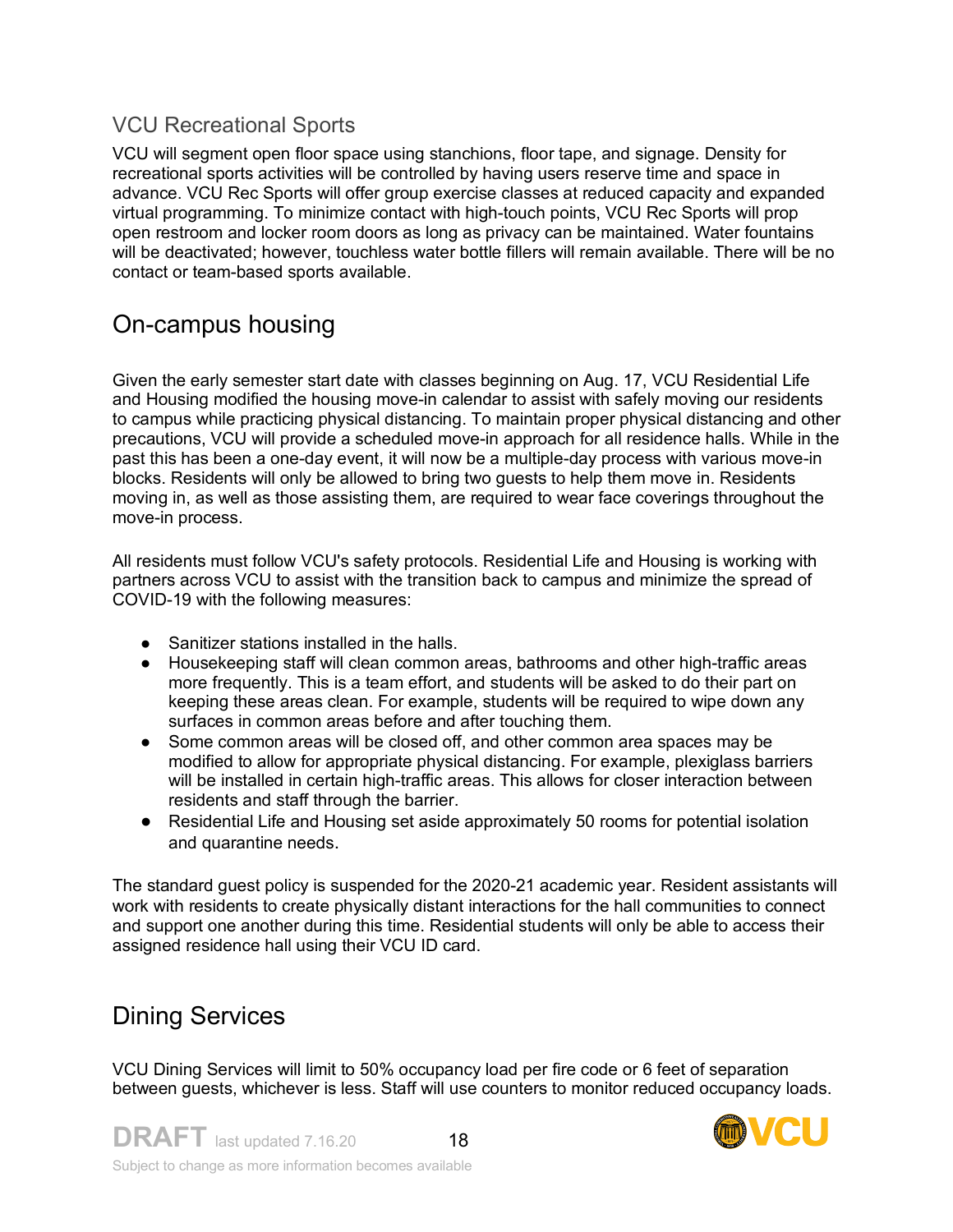Dining Services will monitor occupancy thresholds to promote safe physical distancing. Mobile ordering will be available with a mixed model of dine-in and take-out options. To further limit exposure to high-touch points, VCU Dining Services will also implement the following:

- Contactless payment solutions
- A visible "X" on particular items such as drink dispensers, napkins, silverware, etc. to indicate this is not a self-serve option and will be staffed by a VCU Dine associate.
- Customers will not be allowed to fill personal drinking cups and mugs. Disposable flatware and cups will be distributed. Single-use condiments will be implemented or may be served by staff depending on location. Additional trash receptacles will be placed in strategic locations to help with additional overflow of single-use items.
- "Commit before you choose" messaging to avoid unnecessary touching of food options
- Customers will be encouraged to modify times when they eat so they may avoid large crowds during traditional breakfast, lunch and dinner times. Customers will receive timeto-dine notifications and be made aware of peak customer counts by 30-minute intervals throughout the day to avoid crowds.

VCU Dining Staff will participate in a rigorous eight-hour safety and sanitation food handlers certification prior to re-opening and will be required to test for knowledge. Certification will be granted upon completion. Staff will participate in daily training on pandemic plan hygiene standards and will be included in all pre-service meetings. Individuals in temporary positions will be trained on all standards before working at any location.

VCU Dining Staff will be screened prior to beginning their shift. Staff who are experiencing any symptoms of respiratory illness are not permitted to work. Staff will be given timers to wear as reminders to stop and wash hands. Timers will also be used for those responsible for cleaning and sanitizing high-touch points as a constant reminder.

Staff will be placed at strategic locations throughout dining locations to provide additional cleaning and sanitizing of door handles, stair rails, tables, chairs and other areas and items considered high-touch points every hour during operating hours. Safety ambassadors will be selected for each of our locations and will be the point person for those who may have questions about food safety and sanitation.

## Student health

#### Student Health Services

University Student Health Services will continue to offer standard (non COVID-19) health services. COVID-19 testing will not be available at Student Health; however, they will assist in the reporting of positive COVID-19 cases, providing support to students as needed. Students will be directed to their personal health care provider or VCU Health System for COVID-19 testing.

Student Health will provide "telehealth" appointments for students if their medical issue does not require an in-person visit. If an in-person visit is necessary, students will be called on their cell

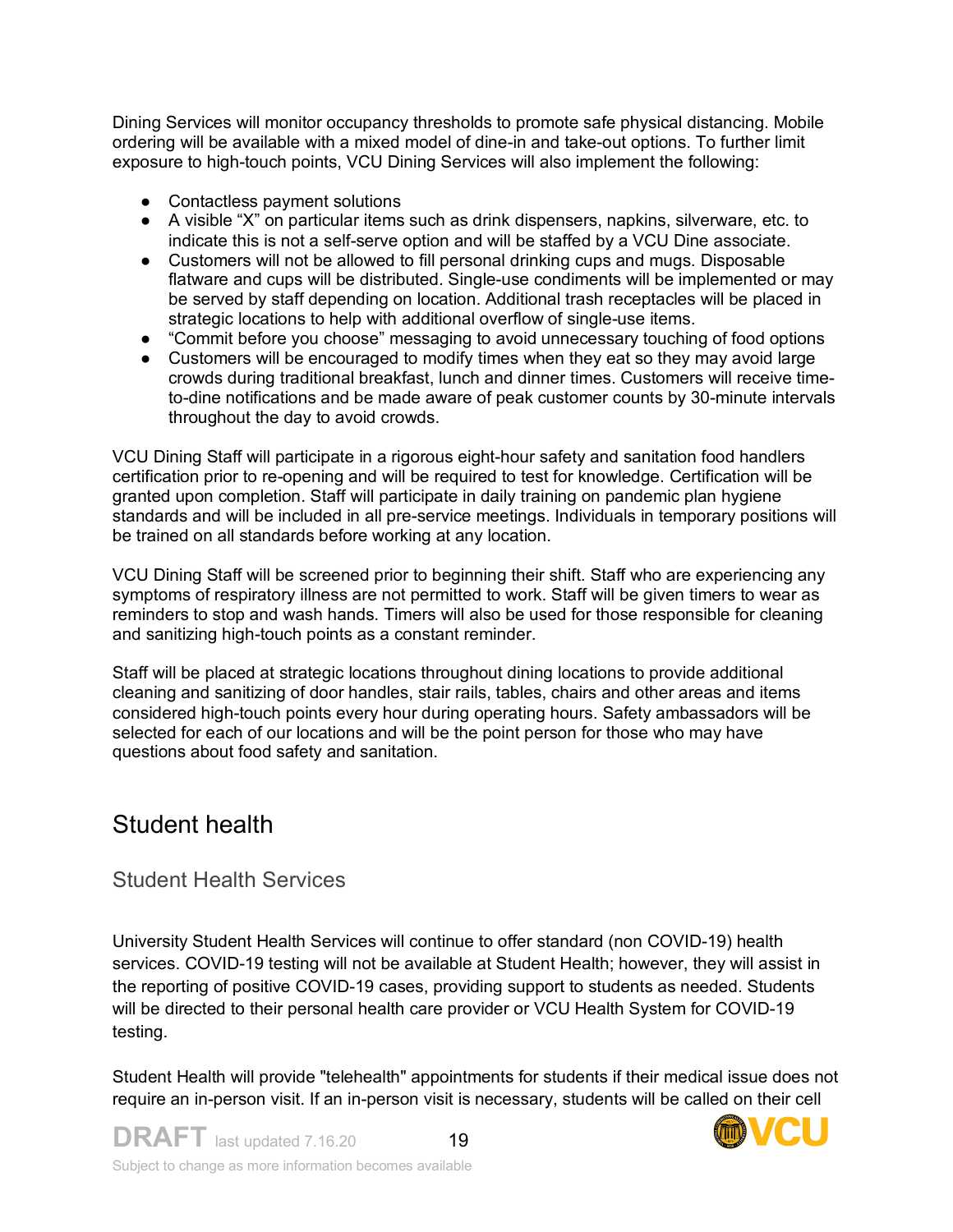phones to enter the waiting area when their clinician is available for their appointment. Students will not be allowed to bring additional visitors for appointments, and students will be screened before entering each clinic with temperature checks and health questionnaires.

Immunizations will change from walk-in hours to scheduled appointments on each campus due to physical distancing requirements. These clinics will need to be off-site to allow adequate space for physical distancing. With the return of students in the fall, it will be challenging to differentiate between viral illnesses including influenza vs. COVID-19. For this reason, flu shots will be strongly encouraged.

### University Counseling Services

University Counseling Services will continue to offer the standard counseling services, promoting telemental health as the primary mode of treatment. In the event that a student has limited access to a private space once they return to campus, UCS plans to make several offices available to students for telemental health appointments.

In-person visits will be limited to those students who would most benefit from such interactions, including crisis counseling, counseling for individuals unable to access telemental health, or other circumstances for which the mental health professional believes an in-person visit carries significant benefit.

The student's well-being will be assessed via asking basic questions before meeting with a clinician. Any student who is experiencing symptoms related to COVID-19 such as a fever will be asked to speak to their treating physician before meeting in person with a UCS clinician. Students advised against in-person sessions will continue to have access to telemental health services.

Both University Student Health Services and University Counseling Services will take the following extra precautions to help contain the spread of COVID-19:

- Plexiglass will be added as necessary to front desks to increase safe interaction between staff and students who may need an in-person appointment.
- Floor decals will be placed to remind students to maintain physical distancing.
- All paper products such as magazines and brochures have been removed from each clinic's waiting area.
- Seating has been replaced with plastic chairs on each campus to allow for disinfection.
- Transition to electronic payments will decrease touch points for staff.
- Both clinical and administrative staff have received additional training on PPE, cleaning protocols and physical distancing.
- Work schedules have been staggered or rotated to promote telecommuting.
- PPE and disinfection supplies remain limited, and the partnerships with VCU Facilities and the VCU Health System will continue.

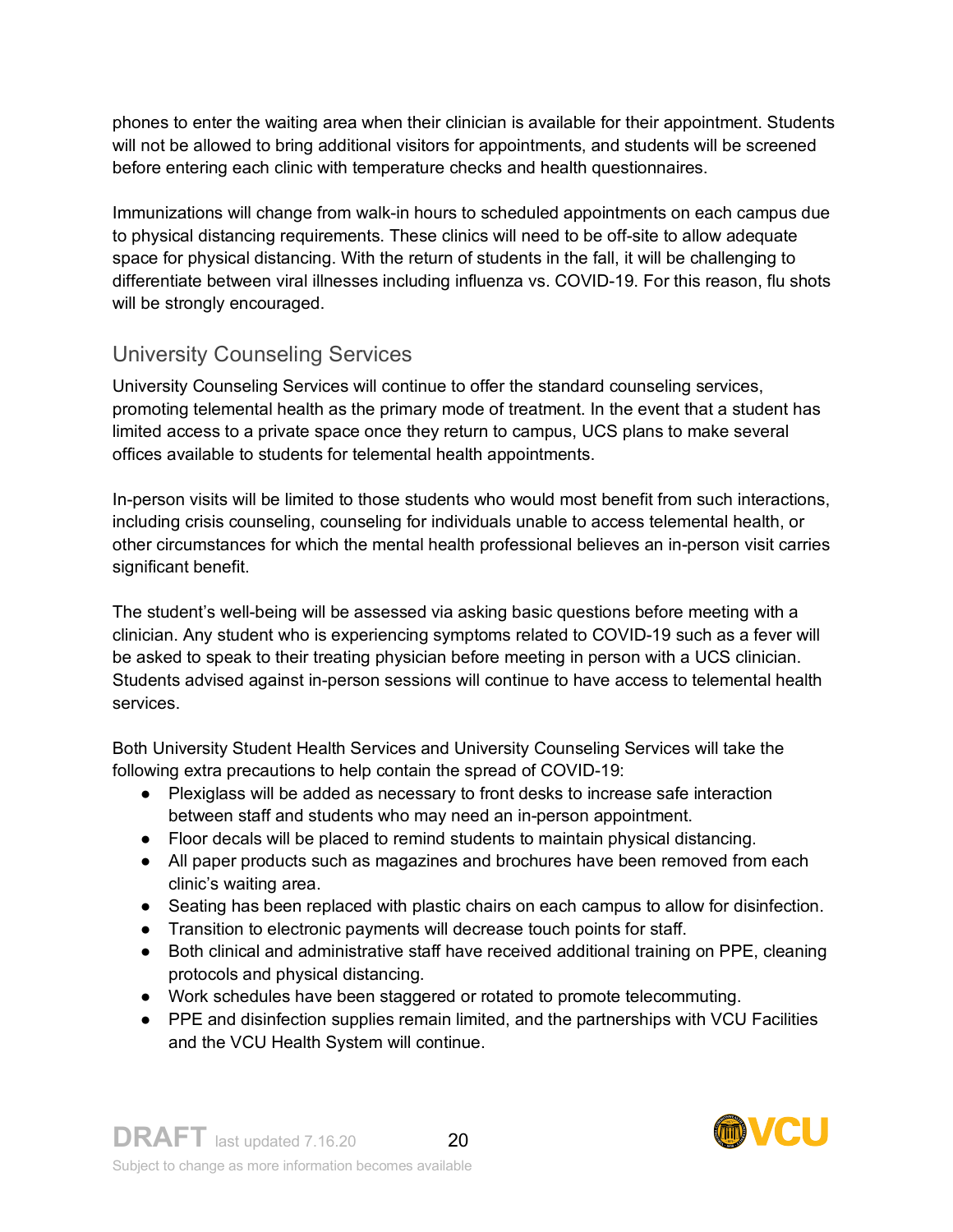## **Orientations**

Orientations will be online for summer 2020.

### Student and family orientation

Orientation will consist of a series of modules released over the summer for students to complete at their own pace. There will also be three required virtual meetings and multiple opportunities for connecting with other students. We recognize the important role of families and will provide a virtual Family Orientation experience at no cost to families.

#### International student orientation

To promote the safety of students and practice physical distancing, VCU's International Student Orientation will be held online this year. Beginning in mid June, the Global Education Office will launch a series of online modules covering campus safety, health insurance, living in Richmond, getting involved on campus and more.

## International students

VCU recommends that all students who travel or arrive from outside of the United States follow CDC guidelines and self-quarantine for 14 days upon arrival in the U.S.

New and returning international students should arrive in the U.S. no later than Aug. 1 in order to complete 14 days of self-isolation before classes begin on Aug. 17. A student arriving less than two weeks before the start of classes must contact their faculty no later than Aug. 12 to discuss options for remote learning during the quarantine.

Students must be prepared to self-quarantine immediately upon arriving in the U.S. Those without permanent housing arranged before arriving should make plans for appropriate temporary housing. Students should plan to seek permanent housing only after completing selfisolation.

## **Travel**

#### University-sponsored travel

University-sponsored international travel for students, faculty and staff remains suspended until further notice. University-sponsored domestic travel out of state for clinical and research purposes is permissible with the approval of the senior vice president for health sciences or the provost.

Members of the VCU community are encouraged to limit personal travel. Travel guidance will be reviewed periodically and updated based on guidance from the CDC and U.S. Department of

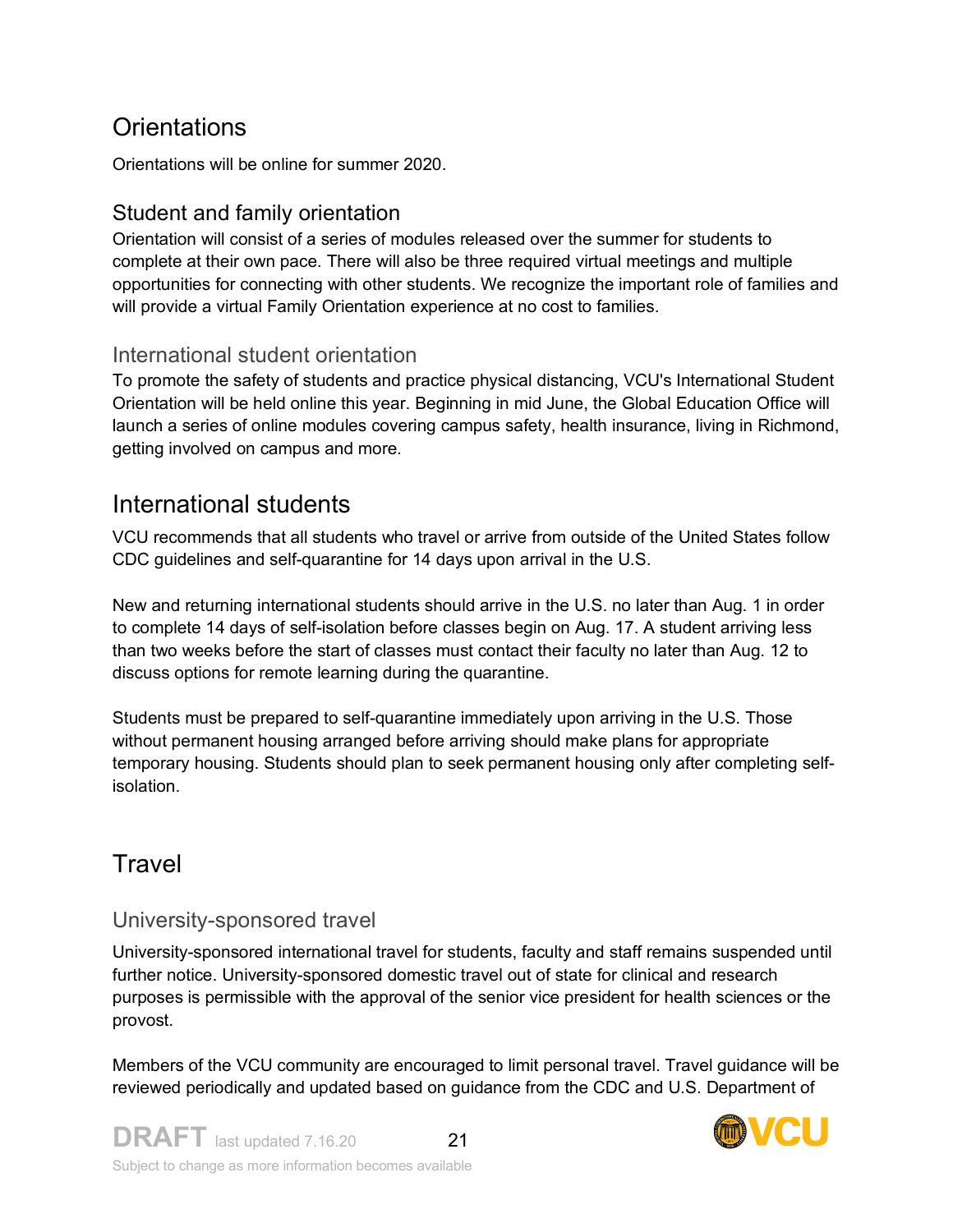State. VCU encourages community members to refer to these guidelines to be fully informed of potential health risks and travel restrictions that may be in place.

Students and employees who travel to international locations will self-quarantine at their home or other appropriate location for no fewer than 14 days after their return. If they have no symptoms after 14 days, they may return to in-person work, class, or other community or clinical engagements. Residential students will self-quarantine consistent with protocols developed by Residential Life and Housing.

#### On-campus travel

VCU shuttle service (RamRide and RamSafe) will enhance daily cleaning and install hand sanitizing stations. VCU partners with the Greater Richmond Transit Company (GRTC) to provide travel options for students and employees including intra-campus travel. GRTC will enhance daily cleaning, install sanitizer dispensers on all vehicles, redistribute buses to highridership local routes and require cloth face coverings. Additionally, VCU will provide a temporary physical distancing shuttle beginning in August.

## **Events**

No large extracurricular or group gatherings will be hosted on campus at this time. VCU will follow applicable CDC, state and VCU Health System guidance as they evaluate when and how to begin hosting events on campus.

## Psychological readiness

VCU Institutional Equity, Effectiveness and Success, in partnership with VCU Human Resources, developed an additional complementary psychological readiness and return-tocampus training course to support a safe and healthy learning and work environment. The training addresses psychological (i.e., mental and emotional) awareness and readiness as we return to campus, and emphasizes the university's commitment to inclusion, nondiscrimination and equity.

# The workplace

Employees will return to work in phases. Employees who can telework successfully and who are not required to be on campus will continue to telework.

Face coverings or masks are required in all common areas. Face coverings or masks do not need to be worn in an individual office with a closed door and at least 6 feet from a common space. Employees will wipe down personal workspaces using sanitizing spray at the beginning and end of each workday.

Shared equipment and appliances must be wiped down before and after use. Meetings will be conducted virtually as often as possible; a virtual option for individual employees is strongly

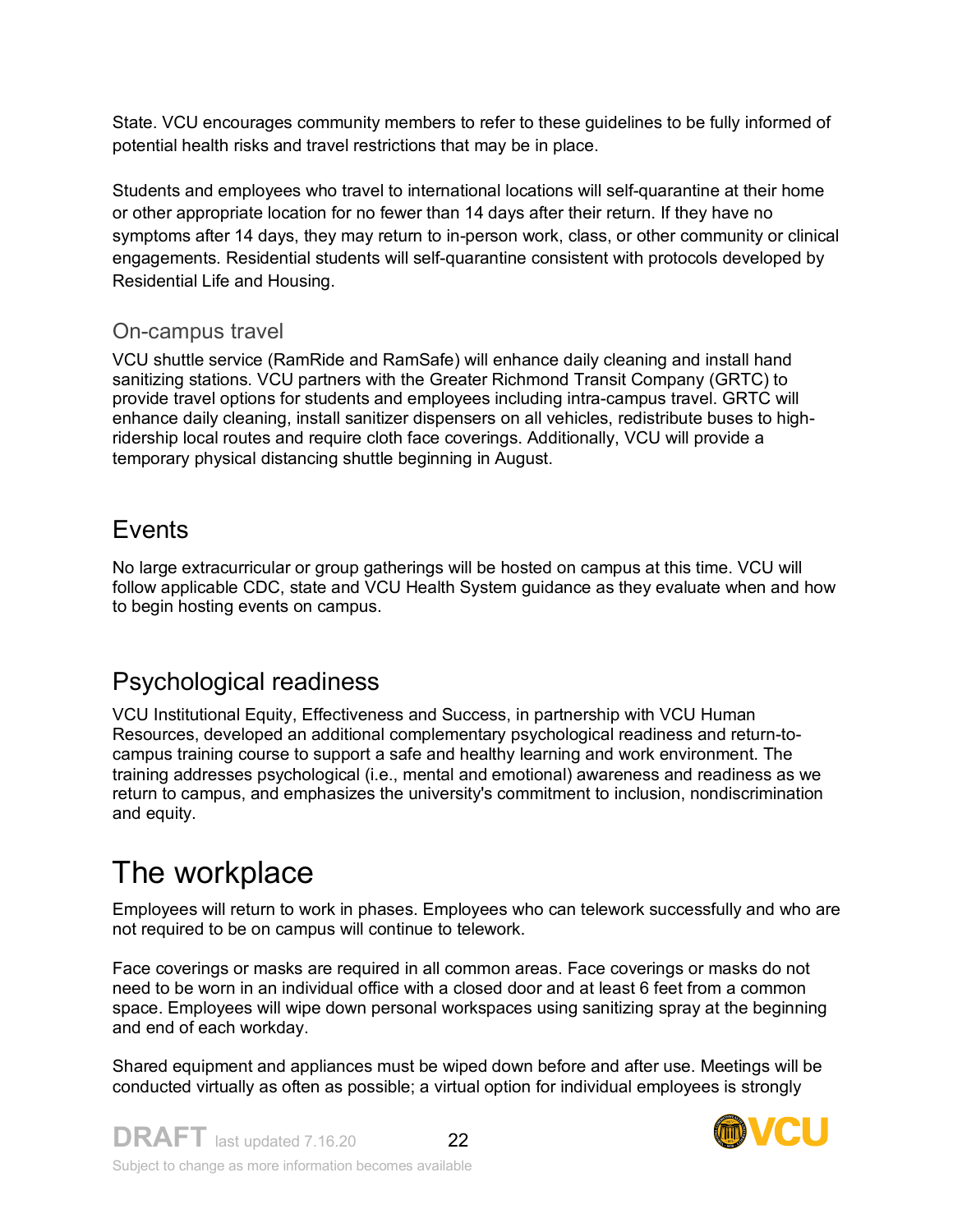encouraged. For meetings that cannot be conducted virtually, conference rooms must allow for 36 square feet per participant, no more than 50 percent capacity. Rooms, tables and chairs must be wiped down with disinfectant by meeting participants after usage.

Occupancy of break rooms and use of coffee makers, microwaves, etc. will be limited (or eliminated) to promote appropriate physical distancing and sanitization. Usage of shared refrigerators is discouraged. Employees will only be permitted to eat or socialize together if at least 6 feet apart.

Hallways, pathways, queuing areas and restrooms will have signage indicating protocols for physical distancing compliance. Plexiglass shields will be installed in welcome centers, direct customer service centers and other high-contact areas. High-touch items such as magazines, common pens, etc. will be removed.

# Accommodations

### For students

The university recognizes that some students who previously did not need Section 504 Academic Accommodations, and who have a qualifying condition or disability, may need support or assistance during the return-to-campus process. VCU will also consider a university absence policy for students for the fall semester.

- A modified approach for the temporary and more permanent need for accommodation has been developed and implemented to provide students with full access to programs and activities related to their academic majors.
- Because every case is different, student requests are evaluated on a case-by-case basis. Students should share their need for an accommodation with the Student Accessibility and Education Office, or for MCV Campus students, the Division for Academic Success, after having worked directly with their faculty member.

## For employees

Employees at increased risk for severe illness according to the CDC and the Virginia Department of Health, and who also have been informed that they need to return to campus for work, may request flexibility in work arrangements through the university ADA/504 coordinator. Employees should discuss with their manager and their HR professional any other alternative work arrangements.

Managers should demonstrate flexibility in developing return-to-campus staffing plans, particularly for those caring for others or who have concerns about returning to campus. Management options include:

- Continued telework if this has been a successful arrangement
- Alternative schedules to limit contact with other employees